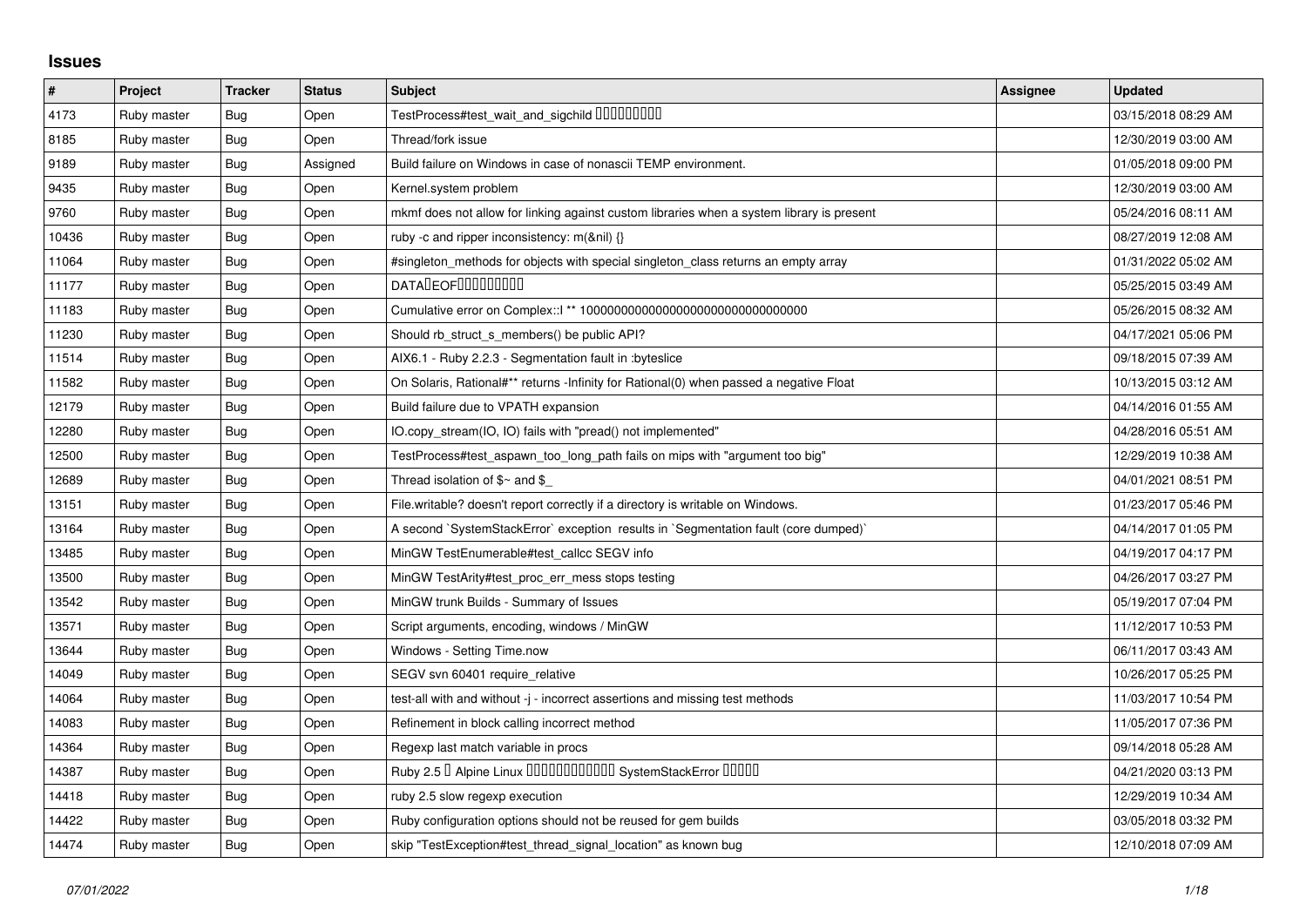| $\vert$ # | Project     | <b>Tracker</b> | <b>Status</b> | <b>Subject</b>                                                                                                                                        | <b>Assignee</b> | <b>Updated</b>      |
|-----------|-------------|----------------|---------------|-------------------------------------------------------------------------------------------------------------------------------------------------------|-----------------|---------------------|
| 14480     | Ruby master | Bug            | Open          | miniruby crashing when compiled with -O2 or -O1 on aarch64                                                                                            |                 | 02/23/2021 10:35 AM |
| 14582     | Ruby master | <b>Bug</b>     | Open          | Unable to use `method_entry` and `method_return` tracing probes since 2.5                                                                             |                 | 06/18/2021 06:08 PM |
| 14681     | Ruby master | Bug            | Open          | syswrite': stream closed in another thread (IOError)                                                                                                  |                 | 04/22/2018 12:12 AM |
| 14761     | Ruby master | <b>Bug</b>     | Open          | TestThread#test_join_limits hangs up on Solaris 10 with gcc                                                                                           |                 | 05/16/2018 05:23 AM |
| 14826     | Ruby master | Bug            | Open          | make: *** [.ext/include/sparc-solaris2.10/rb_mjit_min_header-2.6.0.h] Error 1 on Solaris 10 with very old gcc3                                        |                 | 06/05/2018 02:02 PM |
| 14838     | Ruby master | <b>Bug</b>     | Open          | RegexpError with double "s" in look-behind assertion in case-insensitive unicode regexp                                                               |                 | 06/09/2018 04:04 PM |
| 14906     | Ruby master | Bug            | Open          | MinGW failure - TestIO#test_copy_stream_no_busy_wait                                                                                                  |                 | 07/12/2018 03:52 AM |
| 14957     | Ruby master | <b>Bug</b>     | Open          | MinGW, gcc 8.2.0, bootstraptest test_thread.rb - failure ?                                                                                            |                 | 08/03/2018 02:46 PM |
| 15247     | Ruby master | <b>Bug</b>     | Open          | Windows - TEMP folder, non 8.3 & drive, fails & errors in test-all (ruby & rdoc)                                                                      |                 | 10/23/2018 05:02 PM |
| 15310     | Ruby master | <b>Bug</b>     | Open          | [PATCH] thread_pthread.c: close race from UBF_TIMER and non-GVL-releasing thread                                                                      |                 | 11/20/2018 12:50 AM |
| 15367     | Ruby master | <b>Bug</b>     | Open          | IO.select is not resumed when io-object gets closed                                                                                                   |                 | 12/03/2018 10:22 AM |
| 15386     | Ruby master | Bug            | Open          | [PATCH] io.c (rb_io_check_char_readable): do not io_fflush buffered sockets                                                                           |                 | 12/06/2018 11:38 AM |
| 15423     | Ruby master | <b>Bug</b>     | Open          | fork leapfrog leaks memory on FreeBSD 11.2                                                                                                            |                 | 12/16/2018 02:28 PM |
| 15428     | Ruby master | <b>Bug</b>     | Open          | Refactor Proc#>> and #<<                                                                                                                              |                 | 08/20/2021 06:31 PM |
| 15438     | Ruby master | <b>Bug</b>     | Open          | Threads can't switch faster than TIME_QUANTUM_(NSEC USEC MSEC)                                                                                        |                 | 03/25/2019 08:53 PM |
| 15598     | Ruby master | <b>Bug</b>     | Open          | Deadlock on mutual reference of autoloaded constants                                                                                                  |                 | 03/20/2019 10:58 AM |
| 15599     | Ruby master | <b>Bug</b>     | Open          | Mixing autoload and require causes deadlock and incomplete definition.                                                                                |                 | 02/12/2019 01:40 PM |
| 15993     | Ruby master | Bug            | Open          | 'require' doesn't work if there are Cyrillic chars in the path to Ruby dir                                                                            |                 | 07/09/2021 04:08 PM |
| 16145     | Ruby master | <b>Bug</b>     | Open          | regexp match error if mixing /i, character classes, and utf8                                                                                          |                 | 09/06/2019 05:52 AM |
| 16158     | Ruby master | Bug            | Open          | "st" Character Sequence In Regex Look-Behind Causes Illegal Pattern Error When Combined With POSIX<br>Bracket Expressions And Case Insensitivity Flag |                 | 09/17/2019 09:37 AM |
| 16265     | Ruby master | Bug            | Open          | Test (spec) failure using current MSYS2 tools, related to -fstack-protector and possibly<br>D_FORTIFY_SOURCE=2                                        |                 | 12/03/2019 03:09 PM |
| 16288     | Ruby master | Bug            | Open          | Segmentation fault with finalizers, threads                                                                                                           |                 | 12/19/2019 07:46 PM |
| 16493     | Ruby master | <b>Bug</b>     | Open          | TestThreadQueue#test_thr_kill is flaky on AArch64                                                                                                     |                 | 01/09/2020 09:39 AM |
| 16810     | Ruby master | Bug            | Open          | ruby segfaults on s390x with musl libc                                                                                                                |                 | 03/05/2021 01:38 AM |
| 16820     | Ruby master | <b>Bug</b>     | Open          | LEGAL is out of sync                                                                                                                                  |                 | 08/19/2020 11:08 AM |
| 16829     | Ruby master | <b>Bug</b>     | Open          | Exceptions raised from within an enumerated method lose part of their stacktrace                                                                      |                 | 05/20/2022 07:25 PM |
| 16905     | Ruby master | <b>Bug</b>     | Open          | Ruby required to build Ruby on Haiku?                                                                                                                 |                 | 05/24/2020 08:08 AM |
| 16920     | Ruby master | <b>Bug</b>     | Open          | TestThread#test_signal_at_join fails on aarch64                                                                                                       |                 | 12/07/2021 02:17 PM |
| 16927     | Ruby master | <b>Bug</b>     | Open          | String#tr won't return the expected result for some sign with diacritics                                                                              |                 | 06/01/2020 05:24 AM |
| 16959     | Ruby master | <b>Bug</b>     | Open          | Weakmap has specs and third-party usage despite being a private API                                                                                   |                 | 06/13/2020 08:54 PM |
| 16997     | Ruby master | <b>Bug</b>     | Open          | IO#gets converts some \r\n to \n with universal newline: false                                                                                        |                 | 08/26/2020 05:20 PM |
| 17037     | Ruby master | Bug            | Open          | rounding of Rational#to_f                                                                                                                             |                 | 08/26/2020 03:54 AM |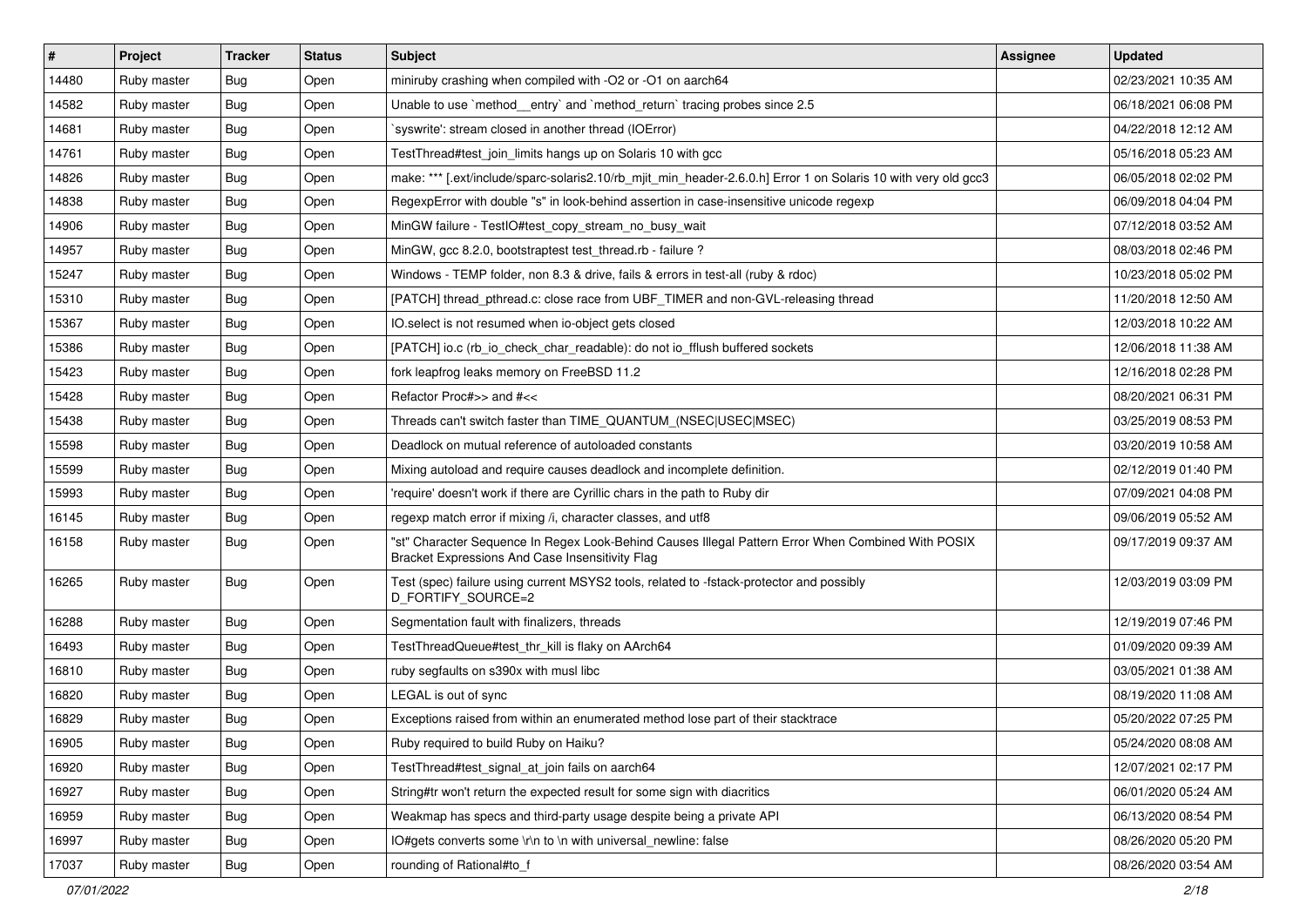| $\vert$ # | Project     | <b>Tracker</b> | <b>Status</b> | Subject                                                                                                                    | <b>Assignee</b> | <b>Updated</b>      |
|-----------|-------------|----------------|---------------|----------------------------------------------------------------------------------------------------------------------------|-----------------|---------------------|
| 17142     | Ruby master | <b>Bug</b>     | Open          | Ruby fails to build in AIX                                                                                                 |                 | 03/20/2021 07:08 AM |
| 17146     | Ruby master | <b>Bug</b>     | Open          | Queue operations are allowed after it is frozen                                                                            |                 | 10/20/2021 08:32 PM |
| 17159     | Ruby master | <b>Bug</b>     | Open          | extend `define_method` for Ractor                                                                                          |                 | 10/29/2020 04:06 PM |
| 17180     | Ruby master | <b>Bug</b>     | Open          | Ractor and constant referencing                                                                                            |                 | 09/20/2020 05:43 PM |
| 17263     | Ruby master | Bug            | Open          | Fiber context switch degrades with number of fibers, limit on number of fibers                                             |                 | 01/31/2022 02:47 PM |
| 17337     | Ruby master | Bug            | Open          | Don't embed Ruby build-time configuration in Ruby                                                                          |                 | 12/21/2020 04:17 PM |
| 17354     | Ruby master | Bug            | Open          | Module#const_source_location is misleading for constants awaiting autoload                                                 |                 | 03/26/2021 05:56 PM |
| 17373     | Ruby master | <b>Bug</b>     | Open          | Ruby 3.0 is slower at Discourse bench than Ruby 2.7                                                                        |                 | 01/04/2021 06:47 AM |
| 17383     | Ruby master | <b>Bug</b>     | Open          | 3.0 recursion memory speed issues                                                                                          |                 | 12/09/2020 05:41 PM |
| 17506     | Ruby master | <b>Bug</b>     | Open          | Ractor isolation broken by ThreadGroup                                                                                     |                 | 01/03/2021 08:05 PM |
| 17646     | Ruby master | <b>Bug</b>     | Open          | Check for `_builtin_mul_overflow` with `long long` arguments                                                               |                 | 02/19/2021 06:19 PM |
| 17680     | Ruby master | <b>Bug</b>     | Open          | tab completion no longer works on irb3.0                                                                                   |                 | 03/13/2021 08:06 AM |
| 17722     | Ruby master | <b>Bug</b>     | Open          | define_method with shareable results in "defined in a different Ractor"                                                    |                 | 08/24/2021 12:03 PM |
| 17774     | Ruby master | <b>Bug</b>     | Open          | Quantified empty group causes regex to fail                                                                                |                 | 10/13/2021 04:43 PM |
| 17792     | Ruby master | Bug            | Open          | make notes and make test fail with Ruby3.0.1p64 RaspberryPI 4B Ubuntu 20.10 ARM64                                          |                 | 05/23/2021 08:23 PM |
| 17799     | Ruby master | <b>Bug</b>     | Open          | Seg fault in rb_class_clear_method_cache                                                                                   |                 | 12/09/2021 05:39 AM |
| 17817     | Ruby master | <b>Bug</b>     | Open          | --jit outputs ./tmp/_ruby_mjit_*.h: No such file or directory on with TMP                                                  |                 | 04/22/2021 11:57 AM |
| 17878     | Ruby master | Bug            | Open          | bootstraptest/test_ractor.rb:224 a random failing test with "The outgoing-port is already closed<br>(Ractor::ClosedError)" |                 | 09/13/2021 01:10 PM |
| 17925     | Ruby master | <b>Bug</b>     | Open          | Pattern matching syntax using semicolon one-line                                                                           |                 | 06/04/2021 03:08 PM |
| 17926     | Ruby master | Bug            | Open          | spec/ruby/core/file/atime_spec.rb: a random failing test on Travis ppc64le                                                 |                 | 06/02/2021 04:35 PM |
| 17931     | Ruby master | Bug            | Open          | Compile fails setup option nodynamic                                                                                       |                 | 07/07/2021 08:51 AM |
| 17989     | Ruby master | <b>Bug</b>     | Open          | Case insensitive Regexps do not handle characters with overlapping case foldings                                           |                 | 06/15/2021 11:43 AM |
| 17990     | Ruby master | <b>Bug</b>     | Open          | Inconsistent behavior of Regexp quantifiers over characters with complex case foldings                                     |                 | 06/15/2021 11:59 AM |
| 17999     | Ruby master | <b>Bug</b>     | Open          | TestMethod#test_zsuper intermittent timeout error on raspbian10-aarch64 Cl                                                 |                 | 06/18/2021 01:33 AM |
| 18009     | Ruby master | <b>Bug</b>     | Open          | Regexps \w and \W with /i option and /u option produce inconsistent results under nested negation and<br>intersection      |                 | 06/28/2021 09:09 AM |
| 18010     | Ruby master | <b>Bug</b>     | Open          | Character class with single character gets case-folded with following string                                               |                 | 06/28/2021 09:30 AM |
| 18012     | Ruby master | Bug            | Open          | Case-insensitive character classes can only match multiple code points when top-level character class is not<br>negated    |                 | 06/29/2021 08:35 AM |
| 18013     | Ruby master | <b>Bug</b>     | Open          | Unexpected results when mxiing negated character classes and case-folding                                                  |                 | 06/29/2021 12:05 PM |
| 18061     | Ruby master | <b>Bug</b>     | Open          | Execshield test: libruby.so.N.N.N: FAIL: property-note test because no .note.gnu.property section found                    |                 | 06/22/2022 07:58 AM |
| 18073     | Ruby master | <b>Bug</b>     | Open          | test/ruby/test_jit.rb: "error: invalid use of '_builtin_va_arg_pack ()" on Ruby 2.7.4 on gcc 4.8.5                         |                 | 12/03/2021 03:04 PM |
| 18080     | Ruby master | Bug            | Open          | Syntax error on one-line pattern matching                                                                                  |                 | 08/18/2021 12:38 AM |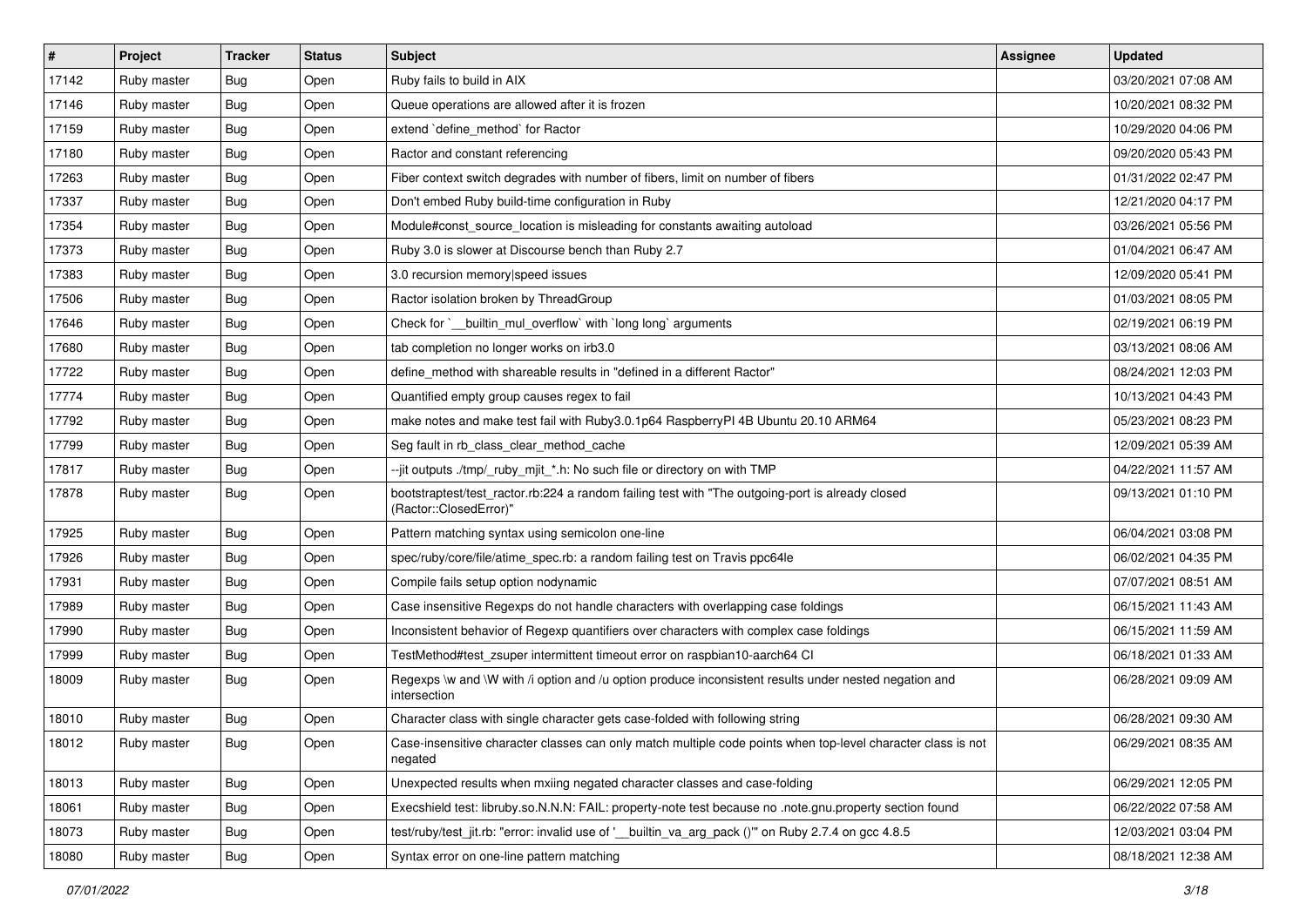| $\sharp$ | Project     | <b>Tracker</b> | <b>Status</b> | <b>Subject</b>                                                                                          | <b>Assignee</b> | <b>Updated</b>      |
|----------|-------------|----------------|---------------|---------------------------------------------------------------------------------------------------------|-----------------|---------------------|
| 18129    | Ruby master | Bug            | Open          | Ractor-incompatible global variables can be accessed through alias                                      |                 | 08/23/2021 10:08 PM |
| 18131    | Ruby master | <b>Bug</b>     | Open          | addr2line.c: Some inlined functions mistakenly shown                                                    |                 | 08/24/2021 07:59 PM |
| 18132    | Ruby master | <b>Bug</b>     | Open          | TODO: fix ccan/list thread safety                                                                       |                 | 01/02/2022 08:22 AM |
| 18133    | Ruby master | Bug            | Assigned      | LTO: TestGCCompact#test_ast_compacts segfaults on i686                                                  |                 | 04/23/2022 04:19 PM |
| 18144    | Ruby master | Bug            | Open          | Timeout not working while regular expression match is running                                           |                 | 09/02/2021 07:08 AM |
| 18152    | Ruby master | <b>Bug</b>     | Open          | Fix theoretical bug with signals $+$ qsort                                                              |                 | 09/08/2021 03:38 PM |
| 18186    | Ruby master | <b>Bug</b>     | Open          | SEGV with system command - MinGW?                                                                       |                 | 09/22/2021 03:20 PM |
| 18247    | Ruby master | <b>Bug</b>     | Open          | weird results for `Array#slice` or `Array#[]` with argument of type `Enumerator::ArithmeticSequence`    |                 | 03/30/2022 11:05 PM |
| 18255    | Ruby master | <b>Bug</b>     | Open          | ioctl zeroes the last buffer byte                                                                       |                 | 10/25/2021 08:13 AM |
| 18257    | Ruby master | Bug            | Open          | rb_mRubyVMFrozenCore is broken by GC run                                                                |                 | 02/10/2022 12:36 PM |
| 18269    | Ruby master | <b>Bug</b>     | Open          | trace_opt_not and trace_opt_regexpmatch2 insns are indistinguishable                                    |                 | 11/12/2021 07:44 AM |
| 18281    | Ruby master | <b>Bug</b>     | Open          | Ruby 3.1.0: gem uninstall -alx fails to uninstall debug                                                 |                 | 06/16/2022 01:08 AM |
| 18286    | Ruby master | <b>Bug</b>     | Open          | Universal arm64/x86_84 binary built on an x86_64 machine segfaults/is killed on arm64                   |                 | 05/26/2022 09:45 PM |
| 18338    | Ruby master | <b>Bug</b>     | Open          | Encoding.default_external = Encoding::UTF_16BE may add a wrongly-encoded string to<br>\$LOADED_FEATURES |                 | 11/15/2021 07:32 AM |
| 18359    | Ruby master | <b>Bug</b>     | Open          | [Windows MinGW] warning Please include winsock2.h before windows.h                                      |                 | 11/23/2021 05:07 PM |
| 18379    | Ruby master | <b>Bug</b>     | Open          | [CI] Windows mingw/ucrt - test-all timeout failures                                                     |                 | 12/02/2021 02:23 AM |
| 18380    | Ruby master | Bug            | Open          | TestAddressResolve#test_socket_getnameinfo_domain_blocking test failures                                |                 | 12/21/2021 04:22 PM |
| 18393    | Ruby master | <b>Bug</b>     | Open          | TestReadline#test_interrupt_in_other_thread fails on armv7hl                                            |                 | 12/07/2021 02:03 PM |
| 18396    | Ruby master | <b>Bug</b>     | Open          | An unexpected "hash value omission" syntax error when without parentheses call expr follows             |                 | 03/29/2022 09:58 PM |
| 18412    | Ruby master | <b>Bug</b>     | Open          | Segfault in test_ractor.rb                                                                              |                 | 12/17/2021 04:23 AM |
| 18413    | Ruby master | <b>Bug</b>     | Open          | Segfault in `ripper/lexer.rb`                                                                           |                 | 12/17/2021 04:49 PM |
| 18429    | Ruby master | <b>Bug</b>     | Open          | Configure ruby-3.0.3 on Solaris 10 Unknown keyword 'URL' in './ruby.tmp.pc'                             |                 | 01/18/2022 09:15 PM |
| 18435    | Ruby master | <b>Bug</b>     | Open          | Calling `protected` on ancestor method changes result of `instance_methods(false)`                      |                 | 06/09/2022 10:23 AM |
| 18444    | Ruby master | <b>Bug</b>     | Open          | Trapped TSTP causes a locking deadlock in 3.0.3 onward                                                  |                 | 05/26/2022 10:29 PM |
| 18454    | Ruby master | <b>Bug</b>     | Open          | YJIT slowing down key Discourse benchmarks                                                              |                 | 01/04/2022 08:45 AM |
| 18455    | Ruby master | <b>Bug</b>     | Open          | IO#close` has poor performance and difficult to understand semantics.                                   |                 | 04/04/2022 02:02 AM |
| 18456    | Ruby master | <b>Bug</b>     | Open          | rdoc non-determinism: module includes can be added once or twice to generated .ri                       |                 | 01/01/2022 11:16 PM |
| 18457    | Ruby master | <b>Bug</b>     | Open          | ruby 2.7.5 fiddle/types.rb use uint32_t but fiddle/cparser.rb lacks uint32_t                            |                 | 01/03/2022 01:00 PM |
| 18472    | Ruby master | <b>Bug</b>     | Open          | rb_w32_map_errno is not found on Ruby-3.1.0                                                             |                 | 01/13/2022 09:59 AM |
| 18473    | Ruby master | Bug            | Open          | Raw data in Socket:: Option#inspect on Amazon Linux 2                                                   |                 | 01/11/2022 02:13 PM |
| 18476    | Ruby master | <b>Bug</b>     | Open          | Call to require stuck forever after receiving EAGAIN on writev when running with zeus                   |                 | 02/28/2022 02:55 PM |
| 18492    | Ruby master | <b>Bug</b>     | Open          | 'rb_rescue2' inside 'rb_protect' segfaults on Windows                                                   |                 | 01/14/2022 03:17 PM |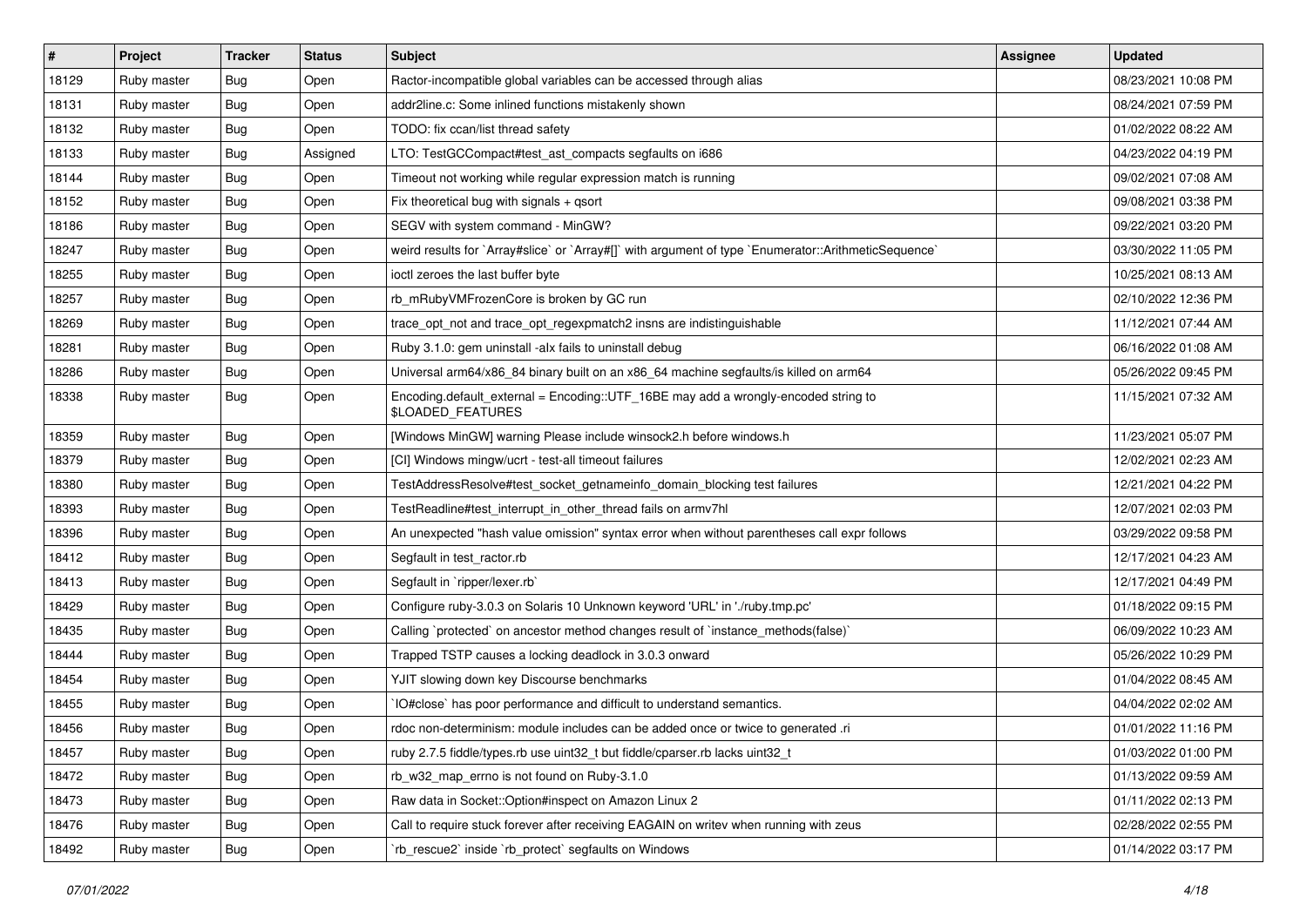| $\vert$ # | Project     | <b>Tracker</b> | <b>Status</b> | Subject                                                                                                            | Assignee | <b>Updated</b>      |
|-----------|-------------|----------------|---------------|--------------------------------------------------------------------------------------------------------------------|----------|---------------------|
| 18506     | Ruby master | <b>Bug</b>     | Open          | make and make install rebuild items every time unnecessarily - sometimes causing races in parallel installs        |          | 01/21/2022 01:46 PM |
| 18507     | Ruby master | <b>Bug</b>     | Open          | Incorrect target_os detection in configure script                                                                  |          | 01/25/2022 08:57 AM |
| 18510     | Ruby master | <b>Bug</b>     | Open          | Unexpected waiting for console when starting ruby on windows                                                       |          | 01/23/2022 02:53 PM |
| 18518     | Ruby master | <b>Bug</b>     | Open          | NoMemoryError + [FATAL] failed to allocate memory for twice 1 << large                                             |          | 01/28/2022 01:40 PM |
| 18580     | Ruby master | Bug            | Open          | Range#include? inconsistency for beginless String ranges                                                           |          | 03/09/2022 10:22 PM |
| 18605     | Ruby master | <b>Bug</b>     | Open          | Fails to run on (newer) 32bit Windows with ucrt                                                                    |          | 04/01/2022 07:52 AM |
| 18608     | Ruby master | Bug            | Open          | 'require': cannot load such file -- ripper (LoadError) after 'make distclean'                                      |          | 05/27/2022 04:10 AM |
| 18616     | Ruby master | <b>Bug</b>     | Open          | Error with clang(1) on MacOS due to __declspec()                                                                   |          | 03/09/2022 10:50 AM |
| 18622     | Ruby master | <b>Bug</b>     | Open          | const_get still looks in Object, while lexical constant lookup no longer does                                      |          | 04/22/2022 11:26 AM |
| 18657     | Ruby master | <b>Bug</b>     | Open          | IRB raises exception when stdout is a pipe                                                                         |          | 06/08/2022 03:34 PM |
| 18661     | Ruby master | <b>Bug</b>     | Open          | Net::HTTP behavior changed between 2.6 and 3.1 on windows.                                                         |          | 03/25/2022 01:57 PM |
| 18674     | Ruby master | Bug            | Open          | Build failure `make up` with WSL2                                                                                  |          | 04/01/2022 08:51 AM |
| 18678     | Ruby master | Bug            | Open          | Crash on Mac - vm_call0_cfunc_with_frame                                                                           |          | 05/26/2022 05:40 PM |
| 18686     | Ruby master | <b>Bug</b>     | Open          | Regexp supporting unexpected age properties in Ruby < 3.2                                                          |          | 04/08/2022 06:52 PM |
| 18731     | Ruby master | <b>Bug</b>     | Open          | Parallel test-all sometimes does not run at all some tests                                                         |          | 04/23/2022 12:58 PM |
| 18733     | Ruby master | <b>Bug</b>     | Open          | Ruby GC problems cause performance issue with Ractor                                                               |          | 04/15/2022 09:13 AM |
| 18737     | Ruby master | <b>Bug</b>     | Open          | Windows 'require' is case independent                                                                              |          | 04/22/2022 06:18 PM |
| 18738     | Ruby master | Bug            | Open          | IRB can't recognize heredoc after words                                                                            |          | 04/18/2022 12:00 AM |
| 18740     | Ruby master | Bug            | Open          | Use of rightward assignment changes line number needed for line-targeted TracePoint                                |          | 04/27/2022 09:56 AM |
| 18743     | Ruby master | <b>Bug</b>     | Open          | Enumerator#next / peek re-use each others stacktraces                                                              |          | 04/19/2022 02:42 PM |
| 18751     | Ruby master | <b>Bug</b>     | Open          | Regression on master for Method#== when comparing public with private method                                       |          | 05/18/2022 01:27 AM |
| 18758     | Ruby master | <b>Bug</b>     | Open          | Ruby fails to build on M1 Mac when x86 Homebrew is installed                                                       |          | 04/28/2022 03:19 PM |
| 18759     | Ruby master | Bug            | Open          | snapshot-ruby_2_7: test failure on macos-12                                                                        |          | 04/28/2022 12:18 AM |
| 18760     | Ruby master | <b>Bug</b>     | Open          | Ractors vs "skynet" microbenchmark                                                                                 |          | 05/02/2022 11:36 PM |
| 18763     | Ruby master | Bug            | Open          | The configure option "--with-openssl-dir" has lower precedence than pkg-config                                     |          | 05/11/2022 11:39 AM |
| 18764     | Ruby master | <b>Bug</b>     | Open          | Build Error when Using msys2-mingw64 and Ruby 3.2                                                                  |          | 05/10/2022 06:48 AM |
| 18767     | Ruby master | <b>Bug</b>     | Open          | IO.foreach hangs up when passes limit=0                                                                            |          | 06/18/2022 02:56 AM |
| 18768     | Ruby master | Bug            | Open          | Inconsistent behavior of IO, StringIO and String each_line methods when return paragraph and chomp: true<br>passed |          | 06/10/2022 03:46 PM |
| 18770     | Ruby master | <b>Bug</b>     | Open          | Inconsistent behavior of IO/StringIO's each methods when called with nil as a separator, limit and chomp:<br>true  |          | 06/06/2022 05:38 PM |
| 18780     | Ruby master | <b>Bug</b>     | Open          | Incorrect binding receiver for C API rb eval string()                                                              |          | 06/15/2022 12:14 AM |
| 18782     | Ruby master | Bug            | Open          | Race conditions in autoload when loading the same feature with multiple threads.                                   |          | 05/18/2022 09:22 PM |
| 18783     | Ruby master | <b>Bug</b>     | Open          | OptionParser should recognize "-" as an optional argument                                                          |          | 05/19/2022 12:15 AM |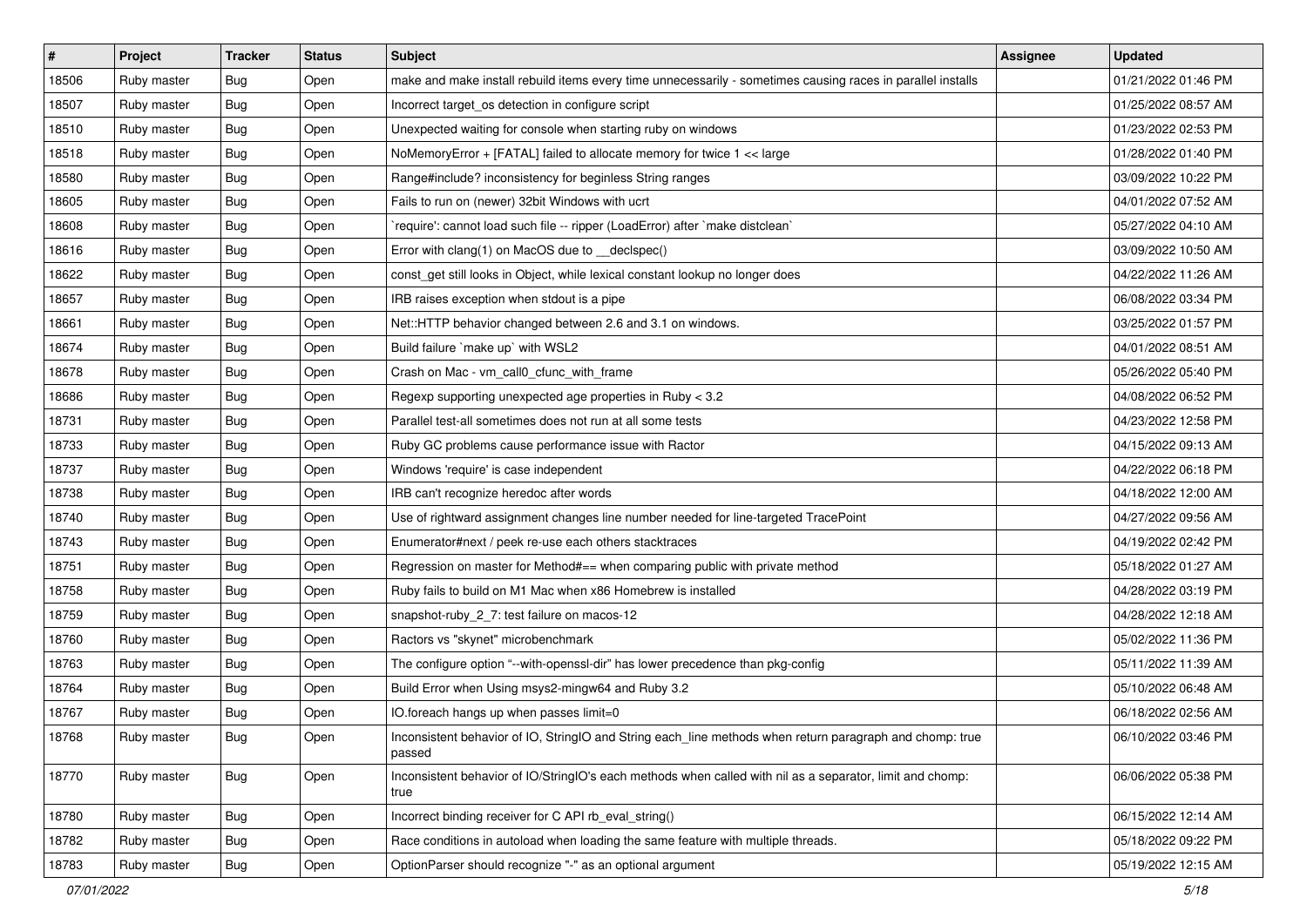| $\sharp$ | Project     | <b>Tracker</b> | <b>Status</b> | <b>Subject</b>                                                                   | Assignee                      | <b>Updated</b>      |
|----------|-------------|----------------|---------------|----------------------------------------------------------------------------------|-------------------------------|---------------------|
| 18784    | Ruby master | Bug            | Open          | FileUtils.rm f and `FileUtils.rm rf should not mask exceptions                   |                               | 05/16/2022 09:04 AM |
| 18789    | Ruby master | <b>Bug</b>     | Open          | make test-bundled-gems failed after make install                                 |                               | 05/18/2022 01:01 AM |
| 18794    | Ruby master | <b>Bug</b>     | Open          | Windows - intermittent SEGV TestObjSpace#test_reachable_objects_during_iteration |                               | 06/30/2022 11:13 PM |
| 18795    | Ruby master | <b>Bug</b>     | Open          | Verbose GC debug output with -DRGENGC_DEBUG=5 causes a crash                     |                               | 06/08/2022 08:24 AM |
| 18796    | Ruby master | <b>Bug</b>     | Open          | GC compaction gets stuck on Mac OS when a debugger is attached                   |                               | 06/08/2022 08:25 AM |
| 18797    | Ruby master | <b>Bug</b>     | Open          | Third argument to Regexp.new is a bit broken                                     |                               | 05/23/2022 10:11 AM |
| 18799    | Ruby master | <b>Bug</b>     | Open          | Refinement#import methods vs attr reader                                         |                               | 05/25/2022 06:50 AM |
| 18804    | Ruby master | <b>Bug</b>     | Open          | Invalid line number for putnil instruction                                       |                               | 05/25/2022 09:22 AM |
| 18805    | Ruby master | <b>Bug</b>     | Open          | IO::Buffer is inconsistent when returning a string from an empty buffer          |                               | 05/25/2022 12:45 PM |
| 18816    | Ruby master | Bug            | Open          | Ractor segfaulting MacOS 12.4 (aarch64 / M1 processor)                           |                               | 06/13/2022 01:46 PM |
| 18826    | Ruby master | <b>Bug</b>     | Open          | Symbol#to proc inconsistent, sometimes calls private methods                     |                               | 06/16/2022 07:27 AM |
| 18837    | Ruby master | <b>Bug</b>     | Open          | Not possible to evaluate expression with numbered parameters in it               |                               | 06/17/2022 12:48 PM |
| 18842    | Ruby master | <b>Bug</b>     | Open          | Ruby's Resolv library does not handle correctly the `NODATA` case                |                               | 06/19/2022 05:39 PM |
| 18878    | Ruby master | Bug            | Open          | parse.y: Foo::Bar {} is inconsistently rejected                                  |                               | 06/28/2022 03:38 AM |
| 18880    | Ruby master | Bug            | Open          | IO#sysread on Windows does not validate arguments                                |                               | 06/26/2022 04:26 PM |
| 18883    | Ruby master | <b>Bug</b>     | Open          | parse.y: trailing comma cannot coexist with star                                 |                               | 06/28/2022 07:25 AM |
| 18887    | Ruby master | Bug            | Open          | documentation for protected methods                                              |                               | 06/29/2022 08:08 AM |
| 11142    | Ruby master | <b>Bug</b>     | Open          | Command line argument parser on windows handles double quotes inconsistently.    | usa (Usaku<br>NAKAMURA)       | 05/12/2015 04:09 PM |
| 5334     | Ruby master | <b>Bug</b>     | Assigned      | Segmentation fault in InternetExplorer IServiceProvider interface                | suke (Masaki<br>Suketa)       | 12/30/2019 03:00 AM |
| 9115     | Ruby master | <b>Bug</b>     | Assigned      | Logger traps all exceptions; breaks Timeout                                      | sonots (Naotoshi<br>Seo)      | 08/20/2019 12:47 PM |
| 17289    | Ruby master | Bug            | Assigned      | Time#strftime occurs Segmentation Fault on ruby-2.7.2p137                        | shyouhei<br>(Shyouhei Urabe)  | 11/05/2020 07:57 AM |
| 13864    | Ruby master | Bug            | Assigned      | Rinda multicast test failures due to missing default route                       | seki (Masatoshi<br>Seki)      | 08/17/2021 07:16 AM |
| 12582    | Ruby master | <b>Bug</b>     | Assigned      | OpenSSL Authenticated Encryption should check for tag length                     | rhenium (Kazuki<br>Yamaguchi) | 04/28/2017 01:45 PM |
| 18658    | Ruby master | Bug            | Open          | Need openssl 3 support for Ubuntu 22.04 (Ruby 2.7.x and 3.0.x)                   | rhenium (Kazuki<br>Yamaguchi) | 05/30/2022 08:06 PM |
| 18727    | Ruby master | Bug            | Assigned      | Make failed on x86_64-cygwin (LoadError)                                         | peterzhu2118<br>(Peter Zhu)   | 04/16/2022 05:15 AM |
| 15072    | Ruby master | <b>Bug</b>     | Open          | thread.c:4356:5: error: implicit declaration of function 'ubf_list_atfork'       | normalperson<br>(Eric Wong)   | 09/20/2018 03:32 AM |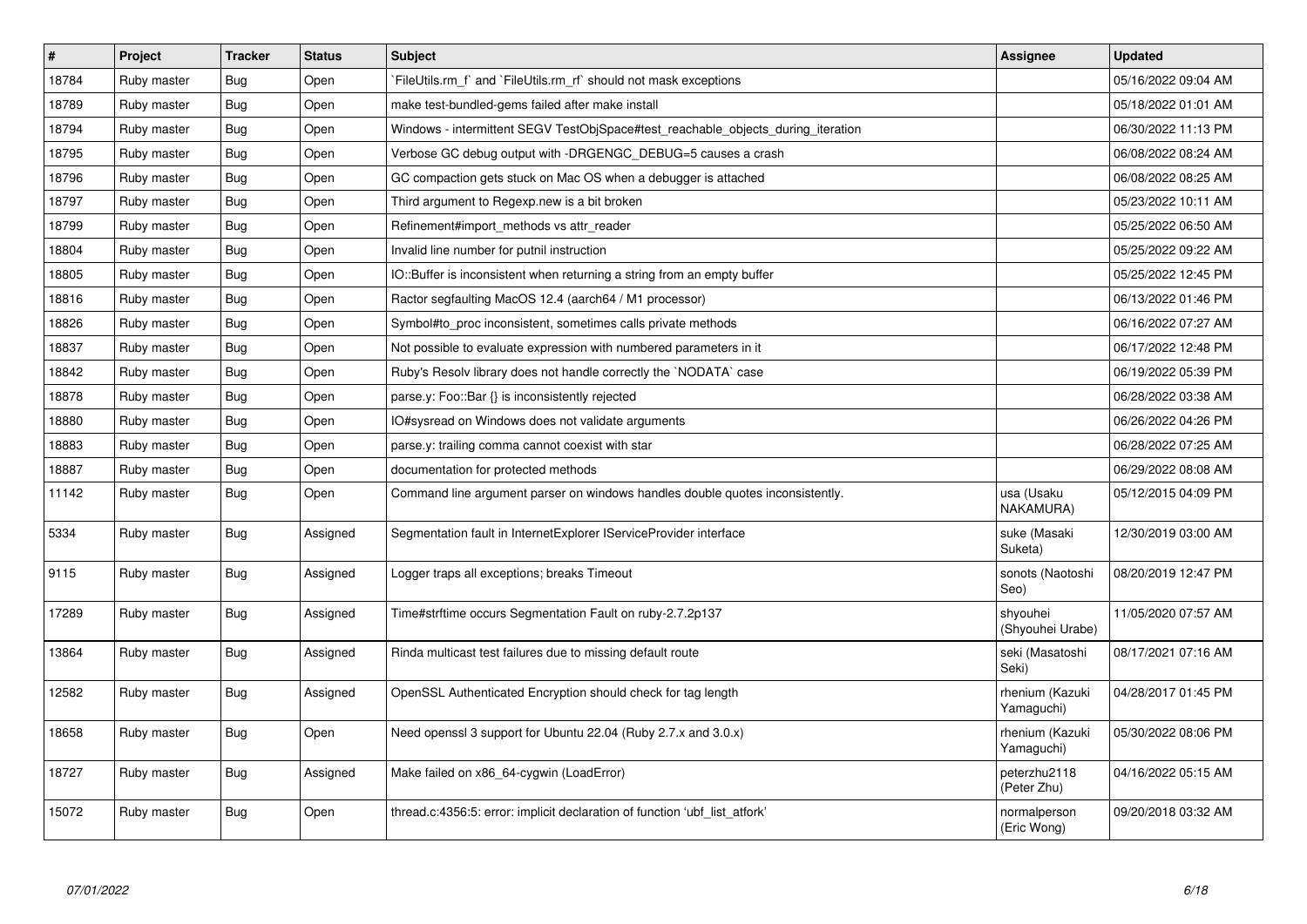| #     | Project     | <b>Tracker</b> | <b>Status</b> | Subject                                                                      | <b>Assignee</b>            | <b>Updated</b>      |
|-------|-------------|----------------|---------------|------------------------------------------------------------------------------|----------------------------|---------------------|
| 5317  | Ruby master | <b>Bug</b>     | Assigned      |                                                                              | nobu (Nobuyoshi<br>Nakada) | 01/05/2018 09:00 PM |
| 6360  | Ruby master | <b>Bug</b>     | Assigned      | Debug information build even without requesting it                           | nobu (Nobuyoshi<br>Nakada) | 01/05/2018 09:00 PM |
| 7840  | Ruby master | <b>Bug</b>     | Open          | Wdeclaration-after-statement is valid for C/ObjC but not for C++             | nobu (Nobuyoshi<br>Nakada) | 06/02/2020 04:41 PM |
| 7964  | Ruby master | <b>Bug</b>     | Assigned      | Writing an ASCII-8BIT String to a StringIO created from a UTF-8 String       | nobu (Nobuyoshi<br>Nakada) | 01/05/2018 09:00 PM |
| 8299  | Ruby master | Bug            | Assigned      | Minor error in float parsing                                                 | nobu (Nobuyoshi<br>Nakada) | 12/30/2019 03:00 AM |
| 9010  | Ruby master | <b>Bug</b>     | Assigned      | /configure --prefix= cannot handle directories with spaces                   | nobu (Nobuyoshi<br>Nakada) | 04/26/2021 10:38 PM |
| 9955  | Ruby master | Bug            | Assigned      | issue building dll on mingw, library not found                               | nobu (Nobuyoshi<br>Nakada) | 01/05/2018 09:00 PM |
| 10416 | Ruby master | <b>Bug</b>     | Open          | Create mechanism for updating of Unicode data files downstreams when we want | nobu (Nobuyoshi<br>Nakada) | 10/08/2021 06:40 AM |
| 12436 | Ruby master | Bug            | Assigned      | newline argument of File.open seems not respected on Windows                 | nobu (Nobuyoshi<br>Nakada) | 10/25/2021 09:07 AM |
| 12473 | Ruby master | Bug            | Assigned      | Test failure on fedora with TestTimeExtension#test_huge_precision            | nobu (Nobuyoshi<br>Nakada) | 04/28/2017 01:45 PM |
| 12725 | Ruby master | Bug            | Assigned      | Trying to use ./miniruby before it exists                                    | nobu (Nobuyoshi<br>Nakada) | 04/28/2017 01:45 PM |
| 13269 | Ruby master | Bug            | Assigned      | test/readline/test_readline.rb and mingw                                     | nobu (Nobuyoshi<br>Nakada) | 03/13/2017 08:56 AM |
| 13298 | Ruby master | <b>Bug</b>     | Assigned      | mingw SEGV TestEnumerable#test_callcc                                        | nobu (Nobuyoshi<br>Nakada) | 06/04/2021 03:41 AM |
| 14543 | Ruby master | Bug            | Assigned      | 'make commit' show error of 'common-srcs'                                    | nobu (Nobuyoshi<br>Nakada) | 06/02/2018 04:17 AM |
| 14971 | Ruby master | <b>Bug</b>     | Open          | error: implicit declaration of function 'rb_vm_call0                         | nobu (Nobuyoshi<br>Nakada) | 09/06/2018 03:53 AM |
| 16497 | Ruby master | Bug            | Assigned      | StringIO#internal_encoding is broken (more severely in 2.7)                  | nobu (Nobuyoshi<br>Nakada) | 10/26/2021 04:31 PM |
| 16836 | Ruby master | <b>Bug</b>     | Assigned      | configure-time LDFLAGS leak into ruby pkg-config file                        | nobu (Nobuyoshi<br>Nakada) | 08/14/2021 09:10 AM |
| 17578 | Ruby master | <b>Bug</b>     | Assigned      | mkmf experimental C++ Support                                                | nobu (Nobuyoshi<br>Nakada) | 01/27/2021 03:51 AM |
| 18623 | Ruby master | Bug            | Open          | make runnable' does not work                                                 | nobu (Nobuyoshi<br>Nakada) | 03/16/2022 01:28 AM |
| 7892  | Ruby master | <b>Bug</b>     | Open          | MIME encoding bug of NKF.nkf                                                 | naruse (Yui<br>NARUSE)     | 12/25/2017 06:15 PM |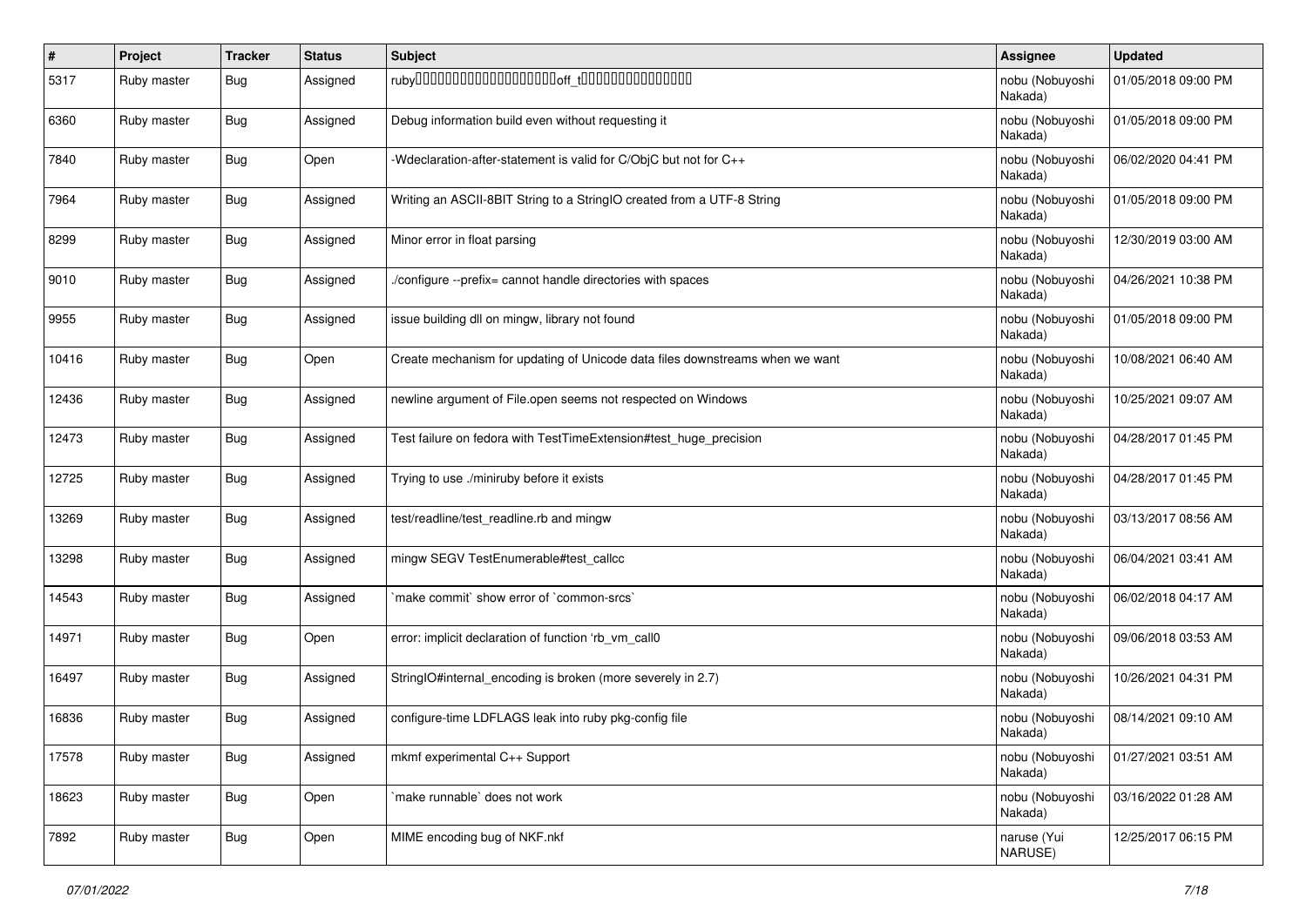| #     | Project     | <b>Tracker</b> | <b>Status</b> | <b>Subject</b>                                                                          | <b>Assignee</b>              | <b>Updated</b>      |
|-------|-------------|----------------|---------------|-----------------------------------------------------------------------------------------|------------------------------|---------------------|
| 11526 | Ruby master | <b>Bug</b>     | Assigned      | Streaming HTTP requests are not idempotent and should not be retried                    | naruse (Yui<br>NARUSE)       | 07/01/2019 09:16 PM |
| 5179  | Ruby master | <b>Bug</b>     | Assigned      | Complex#rationalize and to_r with approximate zeros                                     | mrkn (Kenta<br>Murata)       | 01/17/2020 03:00 AM |
| 18677 | Ruby master | <b>Bug</b>     | Assigned      | BigDecimal#power (**) returns FloatDomainError when passing an infinite parameter       | mrkn (Kenta<br>Murata)       | 04/20/2022 02:04 AM |
| 11704 | Ruby master | Bug            | Assigned      | Refinements only get "used" once in loop                                                | matz (Yukihiro<br>Matsumoto) | 04/14/2016 02:45 AM |
| 15764 | Ruby master | Bug            | Open          | Whitespace and control characters should not be permitted in tokens                     | matz (Yukihiro<br>Matsumoto) | 04/22/2019 07:48 AM |
| 7859  | Ruby master | Bug            | Assigned      | Readline: Incorrect arrow key behavior in vi_editing_mode insert mode with Readline 6.2 | kouji (Kouji Takao)          | 12/25/2017 06:15 PM |
| 8782  | Ruby master | <b>Bug</b>     | Assigned      | Don't set rl_getc_function on editline                                                  | kouji (Kouji Takao)          | 01/05/2018 09:00 PM |
| 17478 | Ruby master | <b>Bug</b>     | Assigned      | Ruby3.0 is slower than Ruby2.7.2 when parsing a large CSV file                          | kou (Kouhei<br>Sutou)        | 11/24/2021 05:12 AM |
| 18034 | Ruby master | <b>Bug</b>     | Assigned      | Segmentation fault fiddle with `--enable-bundled-libffi` and macOS                      | kou (Kouhei<br>Sutou)        | 11/30/2021 07:39 AM |
| 11269 | Ruby master | <b>Bug</b>     | Assigned      | ruby_init_setproctitle() should be called before require_libraries()                    | kosaki (Motohiro<br>KOSAKI)  | 06/17/2015 03:01 AM |
| 4040  | Ruby master | Bug            | Assigned      | SystemStackError with Hash[*a] for Large _a_                                            | ko1 (Koichi<br>Sasada)       | 12/25/2017 06:14 PM |
| 7976  | Ruby master | Bug            | Assigned      | TracePoint call is at call point, not call site                                         | ko1 (Koichi<br>Sasada)       | 01/05/2018 09:00 PM |
| 8444  | Ruby master | <b>Bug</b>     | Open          | Regexp vars \$~ and friends are not thread local                                        | ko1 (Koichi<br>Sasada)       | 07/30/2019 07:38 AM |
| 10009 | Ruby master | Bug            | Open          | IO operation is 10x slower in multi-thread environment                                  | ko1 (Koichi<br>Sasada)       | 05/21/2015 07:19 AM |
| 11174 | Ruby master | Bug            | Open          | threads memory leak                                                                     | ko1 (Koichi<br>Sasada)       | 06/17/2019 03:17 PM |
| 11808 | Ruby master | Bug            | Open          | Different behavior between Enumerable#grep and Array#grep                               | ko1 (Koichi<br>Sasada)       | 10/26/2020 04:36 AM |
| 14090 | Ruby master | Bug            | Assigned      | TestGc#test_interrupt_in_finalizer` fails very rarely                                   | ko1 (Koichi<br>Sasada)       | 12/02/2021 07:24 PM |
| 14607 | Ruby master | <b>Bug</b>     | Assigned      | Fix use of the rb_profile_frames start parameter                                        | ko1 (Koichi<br>Sasada)       | 06/09/2022 06:12 AM |
| 14727 | Ruby master | <b>Bug</b>     | Assigned      | TestQueue#test queue with trap always timeout on Windows10                              | ko1 (Koichi<br>Sasada)       | 05/01/2018 02:59 AM |
| 15263 | Ruby master | Bug            | Open          | [PATCH] vm_trace.c (postponed_job_register): only hit main thread                       | ko1 (Koichi<br>Sasada)       | 10/27/2018 11:35 PM |
| 15315 | Ruby master | Bug            | Open          | ec_switch can still lose interrupts                                                     | ko1 (Koichi<br>Sasada)       | 11/20/2018 09:32 AM |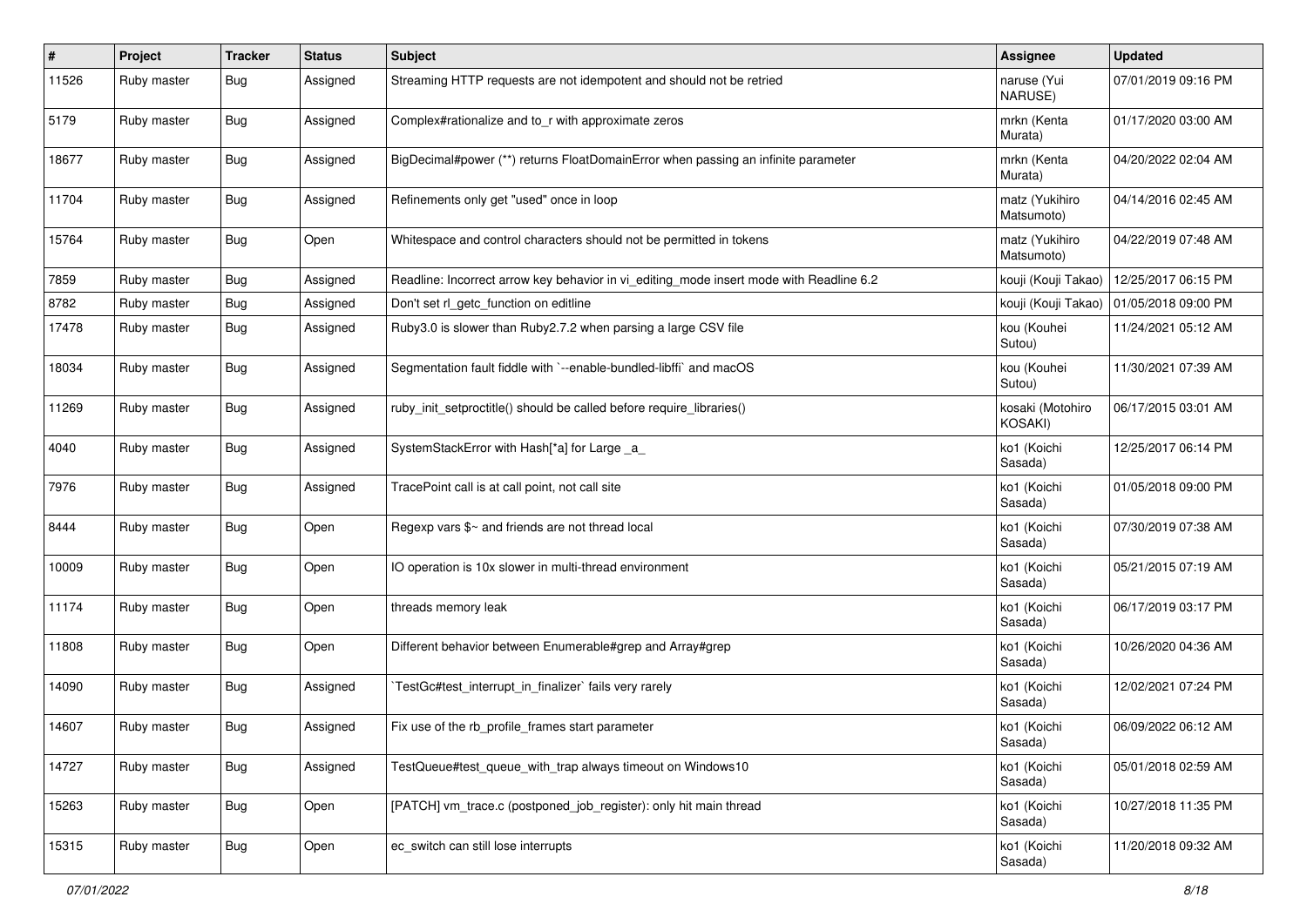| #     | Project     | <b>Tracker</b> | <b>Status</b> | <b>Subject</b>                                                                                                                    | Assignee               | <b>Updated</b>      |
|-------|-------------|----------------|---------------|-----------------------------------------------------------------------------------------------------------------------------------|------------------------|---------------------|
| 15499 | Ruby master | <b>Bug</b>     | Assigned      | Breaking behavior on ruby 2.6: rb_thread_call_without_gvl doesn't invoke unblock_function when used on<br>the main thread         | ko1 (Koichi<br>Sasada) | 01/05/2021 02:24 AM |
| 16776 | Ruby master | <b>Bug</b>     | Assigned      | Regression in coverage library                                                                                                    | ko1 (Koichi<br>Sasada) | 11/24/2021 07:26 AM |
| 16819 | Ruby master | <b>Bug</b>     | Assigned      | Line reporting off by one when reporting line of a hash?                                                                          | ko1 (Koichi<br>Sasada) | 06/16/2020 05:57 PM |
| 17196 | Ruby master | <b>Bug</b>     | Assigned      | Segmentation Fault with Socket#close in Ractors                                                                                   | ko1 (Koichi<br>Sasada) | 03/20/2022 01:52 PM |
| 17359 | Ruby master | <b>Bug</b>     | Open          | Ractor copy mode is not Ractor-safe                                                                                               | ko1 (Koichi<br>Sasada) | 12/02/2020 05:42 PM |
| 17420 | Ruby master | <b>Bug</b>     | Open          | Unsafe mutation of \$" when doing non-RubyGems require in Ractor                                                                  | ko1 (Koichi<br>Sasada) | 01/07/2021 01:23 PM |
| 17513 | Ruby master | Bug            | Open          | Methods of shareable objects and UnboundMethods should be shareable                                                               | ko1 (Koichi<br>Sasada) | 01/06/2021 08:53 PM |
| 17516 | Ruby master | <b>Bug</b>     | Assigned      | forking in a ractor causes Ruby to crash                                                                                          | ko1 (Koichi<br>Sasada) | 11/30/2021 05:26 AM |
| 17531 | Ruby master | Bug            | Open          | did_you_mean` not Ractor friendly                                                                                                 | ko1 (Koichi<br>Sasada) | 01/29/2021 08:48 AM |
| 17543 | Ruby master | <b>Bug</b>     | Open          | Ractor isolation broken by `self` in shareable proc                                                                               | ko1 (Koichi<br>Sasada) | 01/29/2021 03:06 PM |
| 17617 | Ruby master | <b>Bug</b>     | Open          | When a Ractor's incoming port is closed, Ractor.receive_if does not raise Ractor::ClosedError, but instead<br>blocks indefinitely | ko1 (Koichi<br>Sasada) | 09/14/2021 01:40 AM |
| 17624 | Ruby master | <b>Bug</b>     | Open          | Ractor.receive is not thread-safe                                                                                                 | ko1 (Koichi<br>Sasada) | 09/14/2021 01:40 AM |
| 17667 | Ruby master | <b>Bug</b>     | Open          | Module#name needs synchronization                                                                                                 | ko1 (Koichi<br>Sasada) | 03/02/2021 07:31 AM |
| 17676 | Ruby master | <b>Bug</b>     | Assigned      | Accessing ENV from Ractor raises IsolationError                                                                                   | ko1 (Koichi<br>Sasada) | 03/09/2021 02:37 AM |
| 17677 | Ruby master | <b>Bug</b>     | Assigned      | Ractor crashes fork when blocking                                                                                                 | ko1 (Koichi<br>Sasada) | 03/09/2021 12:42 AM |
| 17678 | Ruby master | <b>Bug</b>     | Assigned      | Ractors do not restart after fork                                                                                                 | ko1 (Koichi<br>Sasada) | 03/09/2021 12:42 AM |
| 17679 | Ruby master | <b>Bug</b>     | Assigned      | Ractor incoming channel can consume unlimited resources                                                                           | ko1 (Koichi<br>Sasada) | 06/30/2022 10:49 AM |
| 17826 | Ruby master | Bug            | Assigned      | Ractor#take hangs if used in multiple Threads                                                                                     | ko1 (Koichi<br>Sasada) | 12/15/2021 01:30 PM |
| 17998 | Ruby master | <b>Bug</b>     | Assigned      | ractor: process hanging (with ractors initialized, but not being used)                                                            | ko1 (Koichi<br>Sasada) | 12/02/2021 08:17 PM |
| 18024 | Ruby master | <b>Bug</b>     | Assigned      | Ractor crashes when connections are closed in multiple Ractors                                                                    | ko1 (Koichi<br>Sasada) | 12/14/2021 04:41 PM |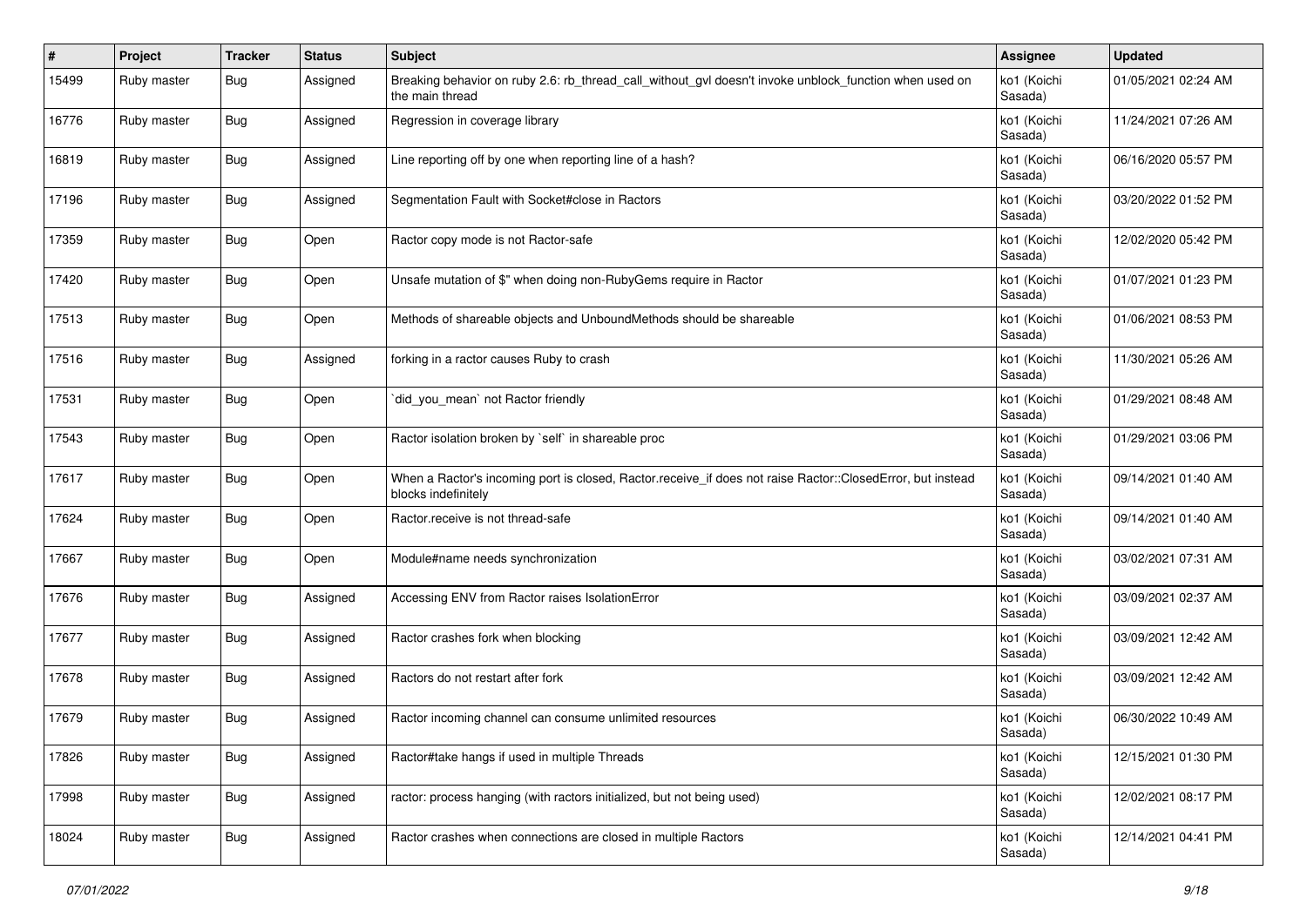| #     | Project     | <b>Tracker</b> | <b>Status</b> | <b>Subject</b>                                                                               | Assignee                      | <b>Updated</b>      |
|-------|-------------|----------------|---------------|----------------------------------------------------------------------------------------------|-------------------------------|---------------------|
| 18119 | Ruby master | <b>Bug</b>     | Open          | Ractor crashes when instantiating classes                                                    | ko1 (Koichi<br>Sasada)        | 09/14/2021 01:42 AM |
| 18258 | Ruby master | <b>Bug</b>     | Open          | Ractor.shareable? can be slow and mutates internal object flags.                             | ko1 (Koichi<br>Sasada)        | 10/21/2021 08:58 AM |
| 18464 | Ruby master | <b>Bug</b>     | Assigned      | RUBY_INTERNAL_EVENT_NEWOBJ tracepoint causes an interpreter crash when combined with Ractors | ko1 (Koichi<br>Sasada)        | 06/08/2022 08:25 AM |
| 18553 | Ruby master | Bug            | Open          | Memory leak on compiling method call with kwargs                                             | ko1 (Koichi<br>Sasada)        | 03/23/2022 09:34 PM |
| 18572 | Ruby master | Bug            | Assigned      | Performance regression when invoking refined methods                                         | ko1 (Koichi<br>Sasada)        | 02/10/2022 12:48 AM |
| 18886 | Ruby master | <b>Bug</b>     | Open          | Struct aref and aset don't trigger any tracepoints.                                          | ko1 (Koichi<br>Sasada)        | 06/29/2022 06:05 AM |
| 11531 | Ruby master | <b>Bug</b>     | Assigned      | IPAddr#== implements wrong logic                                                             | knu (Akinori<br>MUSHA)        | 12/29/2019 12:50 PM |
| 16185 | Ruby master | Bug            | Open          | basictest failure on AIX 6.1 for 64bit build                                                 | kanemoto (Yutaka<br>Kanemoto) | 10/15/2019 12:05 AM |
| 16694 | Ruby master | <b>Bug</b>     | Assigned      | JIT vs hardened GCC with PCH                                                                 | k0kubun (Takashi<br>Kokubun)  | 02/02/2021 07:38 AM |
| 17995 | Ruby master | Bug            | Open          | Slow down when mjit and Ractor are being used at same time                                   | k0kubun (Takashi<br>Kokubun)  | 06/11/2022 04:02 AM |
| 18058 | Ruby master | Bug            | Open          | 3.1.0-dev with MJIT enabled Zlib::BufError during `gem install`                              | k0kubun (Takashi<br>Kokubun)  | 08/02/2021 08:31 PM |
| 18142 | Ruby master | <b>Bug</b>     | Assigned      | Segmentation fault with Ruby 3.0.2                                                           | k0kubun (Takashi<br>Kokubun)  | 09/02/2021 07:43 AM |
| 18277 | Ruby master | <b>Bug</b>     | Open          | buffer error (Zlib::BufError) in Zlib::Deflate#deflate when using MJIT                       | k0kubun (Takashi<br>Kokubun)  | 01/05/2022 03:04 PM |
| 18808 | Ruby master | <b>Bug</b>     | Assigned      | Cannot compile ruby 3.1.2 on powerpc64le-linux without disabling the jit features            | k0kubun (Takashi<br>Kokubun)  | 06/20/2022 10:40 AM |
| 16492 | Ruby master | <b>Bug</b>     | Open          | TestBugReporter#test_bug_reporter_add test failures                                          | jaruga (Jun Aruga)            | 08/24/2021 01:12 PM |
| 18002 | Ruby master | <b>Bug</b>     | Open          | s390x: Tests failing without LC ALL env                                                      | jaruga (Jun Aruga)            | 07/12/2021 04:30 PM |
| 595   | Ruby master | <b>Bug</b>     | Assigned      | Fiber ignores ensure clause                                                                  | ioquatix (Samuel<br>Williams) | 12/29/2019 10:37 AM |
| 17664 | Ruby master | Bug            | Assigned      | Behavior of sockets changed in Ruby 3.0 to non-blocking                                      | ioquatix (Samuel<br>Williams) | 07/12/2021 10:28 AM |
| 18036 | Ruby master | Bug            | Open          | Pthread fibers become invalid on fork - different from normal fibers.                        | ioquatix (Samuel<br>Williams) | 08/19/2021 07:05 AM |
| 18810 | Ruby master | <b>Bug</b>     | Open          | Make `Kernel#p` interruptable.                                                               | ioquatix (Samuel<br>Williams) | 05/30/2022 12:44 AM |
| 18818 | Ruby master | <b>Bug</b>     | Open          | SEGV (Fiber scheduler?)                                                                      | ioquatix (Samuel<br>Williams) | 06/06/2022 06:31 PM |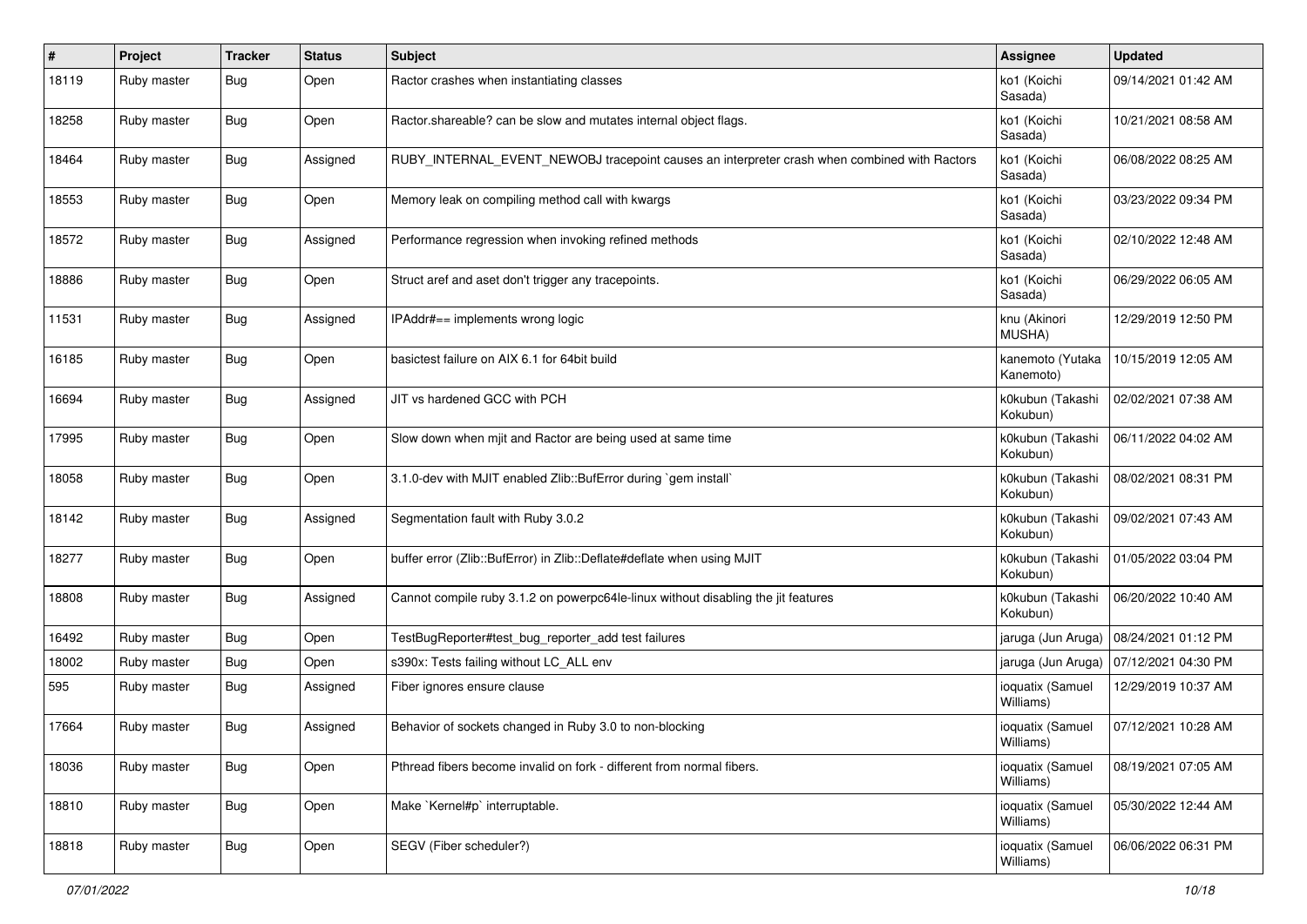| $\#$  | Project     | <b>Tracker</b> | <b>Status</b> | <b>Subject</b>                                                                                                                                                      | Assignee                  | <b>Updated</b>      |
|-------|-------------|----------------|---------------|---------------------------------------------------------------------------------------------------------------------------------------------------------------------|---------------------------|---------------------|
| 9366  | Ruby master | <b>Bug</b>     | Assigned      | 'make-j32 check TESTS=-j32" occasionally fails on rubygems/specification                                                                                            | hsbt (Hiroshi<br>SHIBATA) | 07/26/2018 02:13 AM |
| 10919 | Ruby master | <b>Bug</b>     | Assigned      | [gem install] installs multipe platforms                                                                                                                            | hsbt (Hiroshi<br>SHIBATA) | 07/30/2019 07:44 AM |
| 14679 | Ruby master | <b>Bug</b>     | Assigned      | StdLib gems should properly specify their dependencies                                                                                                              | hsbt (Hiroshi<br>SHIBATA) | 04/11/2018 01:14 PM |
| 15550 | Ruby master | <b>Bug</b>     | Assigned      | Windows - gem bin files - can't run from bash shell                                                                                                                 | hsbt (Hiroshi<br>SHIBATA) | 03/20/2019 01:05 AM |
| 16951 | Ruby master | Bug            | Assigned      | Consistently referer dependencies                                                                                                                                   | hsbt (Hiroshi<br>SHIBATA) | 06/17/2021 06:15 AM |
| 18169 | Ruby master | <b>Bug</b>     | Assigned      | Local copies of gemified libraries are being released out of sync with their gems                                                                                   | hsbt (Hiroshi<br>SHIBATA) | 02/25/2022 05:40 PM |
| 18355 | Ruby master | Bug            | Assigned      | require("pathname") within rack application chnages behaviors of Pathname methods, such as absolute?(),<br>when there are two versions of 'pathname' gem installed. | hsbt (Hiroshi<br>SHIBATA) | 11/30/2021 08:01 AM |
| 18381 | Ruby master | <b>Bug</b>     | Assigned      | Default vs Bundled gems                                                                                                                                             | hsbt (Hiroshi<br>SHIBATA) | 12/15/2021 11:09 AM |
| 18567 | Ruby master | <b>Bug</b>     | Open          | Depending on default gems in stdlib gems when not needed considered harmful                                                                                         | hsbt (Hiroshi<br>SHIBATA) | 04/21/2022 04:45 PM |
| 18614 | Ruby master | Bug            | Open          | Error (busy loop) in<br>TestGemCommandsSetupCommand#test_destdir_flag_does_not_try_to_write_to_the_default_gem_home                                                 | hsbt (Hiroshi<br>SHIBATA) | 03/17/2022 01:03 AM |
| 18666 | Ruby master | <b>Bug</b>     | Open          | No rule to make target 'yaml/yaml.h', needed by 'api.o'                                                                                                             | hsbt (Hiroshi<br>SHIBATA) | 03/29/2022 11:17 AM |
| 18790 | Ruby master | <b>Bug</b>     | Assigned      | cannot load such file -- digest (LoadError)                                                                                                                         | hsbt (Hiroshi<br>SHIBATA) | 06/06/2022 12:41 AM |
| 6351  | Ruby master | <b>Bug</b>     | Assigned      | transcode table generator does not support multi characters of Unicode                                                                                              | duerst (Martin<br>Dürst)  | 12/25/2017 06:15 PM |
| 7742  | Ruby master | Bug            | Open          | System encoding (Windows-1258) is not recognized by Ruby to convert back to UTF-8                                                                                   | duerst (Martin<br>Dürst)  | 12/25/2017 06:15 PM |
| 13671 | Ruby master | <b>Bug</b>     | Assigned      | Regexp with lookbehind and case-insensitivity raises RegexpError only on strings with certain characters                                                            | duerst (Martin<br>Dürst)  | 11/30/2021 04:42 AM |
| 16842 | Ruby master | Bug            | Assigned      | inspect` prints the UTF-8 character U+0085 (NEXT LINE) verbatim even though it is not printable                                                                     | duerst (Martin<br>Dürst)  | 02/26/2021 05:43 AM |
| 17400 | Ruby master | <b>Bug</b>     | Open          | Incorrect character downcase for Greek Sigma                                                                                                                        | duerst (Martin<br>Dürst)  | 12/17/2020 06:56 AM |
| 18337 | Ruby master | <b>Bug</b>     | Assigned      | Ruby allows zero-width characters in identifiers                                                                                                                    | duerst (Martin<br>Dürst)  | 11/24/2021 09:13 AM |
| 18601 | Ruby master | Bug            | Open          | Invalid byte sequences in Big5 encodings                                                                                                                            | duerst (Martin<br>Dürst)  | 02/23/2022 07:59 AM |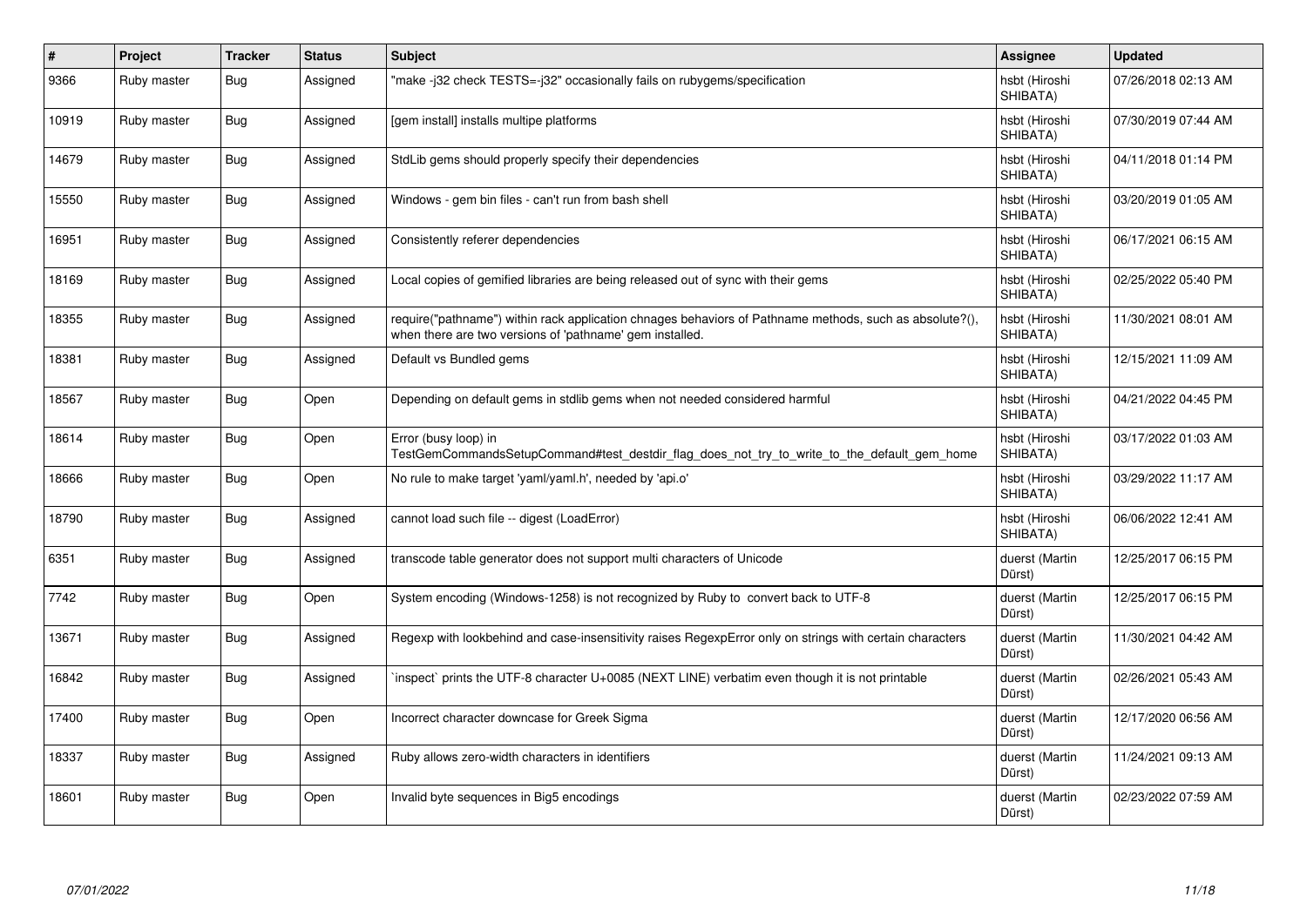| $\vert$ # | Project     | <b>Tracker</b> | <b>Status</b> | <b>Subject</b>                                                                                                                                            | <b>Assignee</b>                        | <b>Updated</b>      |
|-----------|-------------|----------------|---------------|-----------------------------------------------------------------------------------------------------------------------------------------------------------|----------------------------------------|---------------------|
| 9507      | Ruby master | <b>Bug</b>     | Open          | Ruby 2.1.0 is broken on ARMv5: tried to create Proc object without a block                                                                                | charliesome<br>(Charlie<br>Somerville) | 01/05/2018 09:00 PM |
| 8445      | Ruby master | <b>Bug</b>     | Assigned      | IO.open and IO#set_enconding does not support :fallback option                                                                                            | akr (Akira Tanaka)                     | 06/14/2022 06:02 AM |
| 10580     | Ruby master | <b>Bug</b>     | Open          | TestProcess#test_deadlock_by_signal_at_forking fails on ARM                                                                                               | akr (Akira Tanaka)                     | 12/30/2019 03:00 AM |
| 13513     | Ruby master | <b>Bug</b>     | Assigned      | Resolv::DNS::Message.decode hangs after detecting truncation in UDP messages                                                                              | akr (Akira Tanaka)                     | 03/08/2021 11:35 PM |
| 18651     | Ruby master | Bug            | Open          | oob access in CP51932 -> CP50220 transcoder                                                                                                               | akr (Akira Tanaka)                     | 03/23/2022 01:17 PM |
| 12852     | Ruby master | <b>Bug</b>     | Open          | URI.parse can't handle non-ascii URIs                                                                                                                     | akira (akira<br>yamada)                | 12/12/2016 06:39 PM |
| 9409      | Ruby master | <b>Bug</b>     | Open          | Cygwin I "filesystem" I encoding IIIIIIIIIIIII                                                                                                            | cruby-cygwin                           | 05/19/2022 08:20 AM |
| 11840     | Ruby master | <b>Bug</b>     | Open          | Error with "make check" on Cygwin                                                                                                                         | cruby-cygwin                           | 05/19/2022 08:20 AM |
| 12442     | Ruby master | Bug            | Assigned      | TestArgf#test_textmode fails on cygwin                                                                                                                    | cruby-cygwin                           | 05/19/2022 08:20 AM |
| 12444     | Ruby master | <b>Bug</b>     | Assigned      | Segmentation fault when running TestException#test_machine_stackoverflow on cygwin                                                                        | cruby-cygwin                           | 05/19/2022 08:20 AM |
| 12445     | Ruby master | <b>Bug</b>     | Assigned      | Testing TestlO#test_open_fifo_does_not_block_other_threads results in deadlock on cygwin                                                                  | cruby-cygwin                           | 05/19/2022 08:20 AM |
| 12506     | Ruby master | <b>Bug</b>     | Assigned      | On cygwin, Feature #5994 does not work                                                                                                                    | cruby-cygwin                           | 05/19/2022 08:20 AM |
| 13999     | Ruby master | <b>Bug</b>     | Assigned      | Cygwin DDD ripper_state_lex.rb DDDDDDDD                                                                                                                   | cruby-cygwin                           | 05/19/2022 08:20 AM |
| 15097     | Ruby master | Bug            | Open          | Gem install fails on Ruby 2.5.1 with Cygwin (get_dns_server_list undefined)                                                                               | cruby-cygwin                           | 05/19/2022 08:20 AM |
| 15334     | Ruby master | Bug            | Open          | child_info_fork::abort: address space needed by 'emoji_iso2022_kddi.so' on cygwin                                                                         | cruby-cygwin                           | 05/19/2022 08:20 AM |
| 17882     | Ruby master | <b>Bug</b>     | Assigned      | bootstraptest/test_ractor.rb:224 segfaults on Cygwin                                                                                                      | cruby-cygwin                           | 05/19/2022 08:20 AM |
| 17996     | Ruby master | Bug            | Open          | Cygwin: thread + pipe behavior since Ruby 2.6                                                                                                             | cruby-cygwin                           | 05/19/2022 08:20 AM |
| 7968      | Ruby master | <b>Bug</b>     | Assigned      | Poor UDPSocket#send performance in ruby 2.0.0 on windows                                                                                                  | cruby-windows                          | 10/23/2017 12:23 AM |
| 9944      | Ruby master | <b>Bug</b>     | Assigned      | in ruby for windows in "system" a redirection to append a file works incorrectly                                                                          | cruby-windows                          | 01/05/2018 09:00 PM |
| 10128     | Ruby master | Bug            | Open          | Quoting problem for arguments of Kernel.system, Kernel.exec on Windows                                                                                    | cruby-windows                          | 12/30/2019 03:00 AM |
| 11438     | Ruby master | <b>Bug</b>     | Open          | native_thread_init_stack() get machine.stack_start unequal to thread's stack start address, x86 win32                                                     | cruby-windows                          | 08/13/2015 07:31 AM |
| 12040     | Ruby master | Bug            | Assigned      | [Win32] File.stat fails on a mounted volume                                                                                                               | cruby-windows                          | 02/01/2016 08:13 AM |
| 14640     | Ruby master | Bug            | Open          | [win32] File.realpath treats a relative path with a drive letter as an absolute path.                                                                     | cruby-windows                          | 12/10/2018 07:09 AM |
| 5478      | Ruby master | Feature        | Open          | Add syntax to import Set into core                                                                                                                        |                                        | 09/02/2020 12:24 PM |
| 6047      | Ruby master | Feature        | Assigned      | read_all: Grow buffer exponentially in generic case                                                                                                       |                                        | 09/13/2015 03:19 AM |
| 6133      | Ruby master | Feature        | Assigned      | SSLSocket <sup>[</sup> shutdown <sup>[11]</sup>                                                                                                           |                                        | 09/13/2015 03:22 AM |
| 6687      | Ruby master | Feature        | Open          | Enumerable#with                                                                                                                                           |                                        | 12/25/2017 06:15 PM |
| 6733      | Ruby master | Feature        | Open          | New inspect framework                                                                                                                                     |                                        | 11/24/2021 05:06 AM |
| 6758      | Ruby master | Feature        | Open          | Object#sequence                                                                                                                                           |                                        | 12/25/2017 06:15 PM |
| 6783      | Ruby master | Feature        | Open          | Infinite loop in inspect, not overriding inspect, to_s, and no known circular references. Stepping into inspect in<br>debugger locks it up with 100% CPU. |                                        | 08/05/2019 11:13 PM |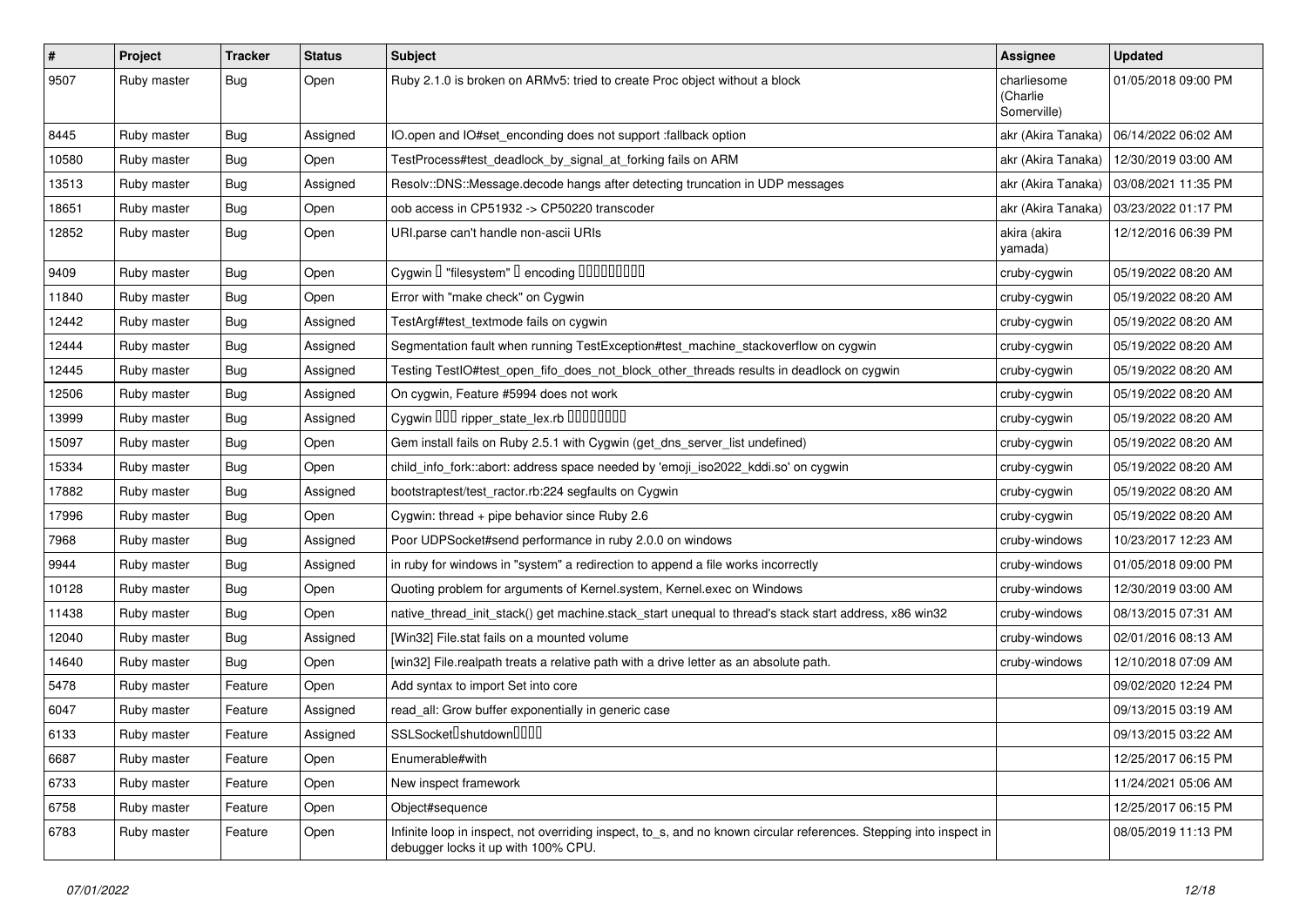| $\pmb{\#}$ | Project     | <b>Tracker</b> | <b>Status</b> | <b>Subject</b>                                                                                   | <b>Assignee</b> | <b>Updated</b>      |
|------------|-------------|----------------|---------------|--------------------------------------------------------------------------------------------------|-----------------|---------------------|
| 6828       | Ruby master | Feature        | Open          | <b>Constancy of Constants</b>                                                                    |                 | 12/10/2020 08:47 AM |
| 6946       | Ruby master | Feature        | Open          | FIPS support?                                                                                    |                 | 11/07/2018 04:00 PM |
| 7060       | Ruby master | Feature        | Open          | Broaden support for chmod                                                                        |                 | 12/25/2017 06:15 PM |
| 7082       | Ruby master | Feature        | Open          | Process.kill 0 in windows can return spurious success                                            |                 | 12/25/2017 06:15 PM |
| 7106       | Ruby master | Feature        | Open          | FileUtils.touch should allow touching the symlink itself rather than the file the link points to |                 | 12/25/2017 06:15 PM |
| 7220       | Ruby master | Feature        | Open          | Separate IO#dup, StringIO#initialize_copy from dup(2)                                            |                 | 12/10/2020 08:47 AM |
| 7250       | Ruby master | Feature        | Open          | A mechanism to include at once both instance-level and class-level methods from a module         |                 | 12/25/2017 06:15 PM |
| 7340       | Ruby master | Feature        | Open          | 'each_with' or 'into' alias for 'each_with_object'                                               |                 | 12/25/2017 06:15 PM |
| 7341       | Ruby master | Feature        | Open          | Enumerable#associate                                                                             |                 | 12/25/2017 06:15 PM |
| 7384       | Ruby master | Feature        | Open          | Rename #each_with_object to #each_with                                                           |                 | 12/25/2017 06:15 PM |
| 7545       | Ruby master | Feature        | Open          | Make Range act as a "lazy ordered set"                                                           |                 | 12/10/2020 08:49 AM |
| 7708       | Ruby master | Feature        | Open          | support for patches list                                                                         |                 | 12/25/2017 06:15 PM |
| 7747       | Ruby master | Feature        | Open          | Expanded API for Binding semantics                                                               |                 | 12/23/2021 11:43 PM |
| 7845       | Ruby master | Feature        | Open          | Strip doesn't handle unicode space characters in ruby 1.9.2 & 1.9.3 (does in 1.9.1)              |                 | 12/23/2021 11:43 PM |
| 7895       | Ruby master | Feature        | Open          | Exception#backtrace_locations to go with Thread#backtrace_locations and Kernel#caller_locations  |                 | 12/23/2021 11:43 PM |
| 7981       | Ruby master | Feature        | Open          | ruby does not respect --                                                                         |                 | 02/28/2013 02:49 PM |
| 8046       | Ruby master | Feature        | Open          | allow Object#extend to take a block                                                              |                 | 12/25/2017 06:15 PM |
| 8088       | Ruby master | Feature        | Open          | Method#parameters (and friends) should provide useful information about core methods             |                 | 12/23/2021 11:43 PM |
| 8184       | Ruby master | Feature        | Open          | Avoid the creation of meaningless ranges (nil, false, true)                                      |                 | 03/29/2013 11:16 PM |
| 8206       | Ruby master | Feature        | Open          | Should Ruby core implement String#blank?                                                         |                 | 04/28/2016 02:05 PM |
| 8259       | Ruby master | Feature        | Open          | Atomic attributes accessors                                                                      |                 | 12/23/2021 11:43 PM |
| 8272       | Ruby master | Feature        | Open          | Transfer feature tracking to CommonRuby                                                          |                 | 12/23/2021 11:40 PM |
| 8275       | Ruby master | Feature        | Open          | Add Module#public_const_get                                                                      |                 | 12/23/2021 11:43 PM |
| 8291       | Ruby master | Feature        | Open          | Allow retrieving the root Fiber of a Thread                                                      |                 | 12/23/2021 11:43 PM |
| 8321       | Ruby master | Feature        | Open          | Ripper: I would like coordinates for keywords                                                    |                 | 05/10/2013 07:01 PM |
| 8366       | Ruby master | Feature        | Open          | Exception.message take time to execute depending on the instance variables                       |                 | 09/22/2014 06:41 AM |
| 8404       | Ruby master | Feature        | Open          | virtual, hooked or read only global variabels for ruby only code too                             |                 | 05/14/2013 09:19 PM |
| 8437       | Ruby master | Feature        | Open          | custom operators, unicode                                                                        |                 | 08/30/2015 03:05 AM |
| 8452       | Ruby master | Feature        | Open          | Kernel#otherwise to rewrite code like (obj    default obj).do smth                               |                 | 05/26/2013 08:41 PM |
| 8494       | Ruby master | Feature        | Open          | Safe method for defensive copies. alternative to 'dup'                                           |                 | 06/05/2013 04:26 PM |
| 8506       | Ruby master | Feature        | Open          | Object#iter_for / Object#to_iter                                                                 |                 | 06/10/2013 05:21 PM |
| 8544       | Ruby master | Feature        | Open          | OpenURI should open 'file://' URIs                                                               |                 | 12/12/2015 04:30 PM |
| 8564       | Ruby master | Feature        | Open          | Extend Module#attr methods                                                                       |                 | 02/05/2015 07:39 PM |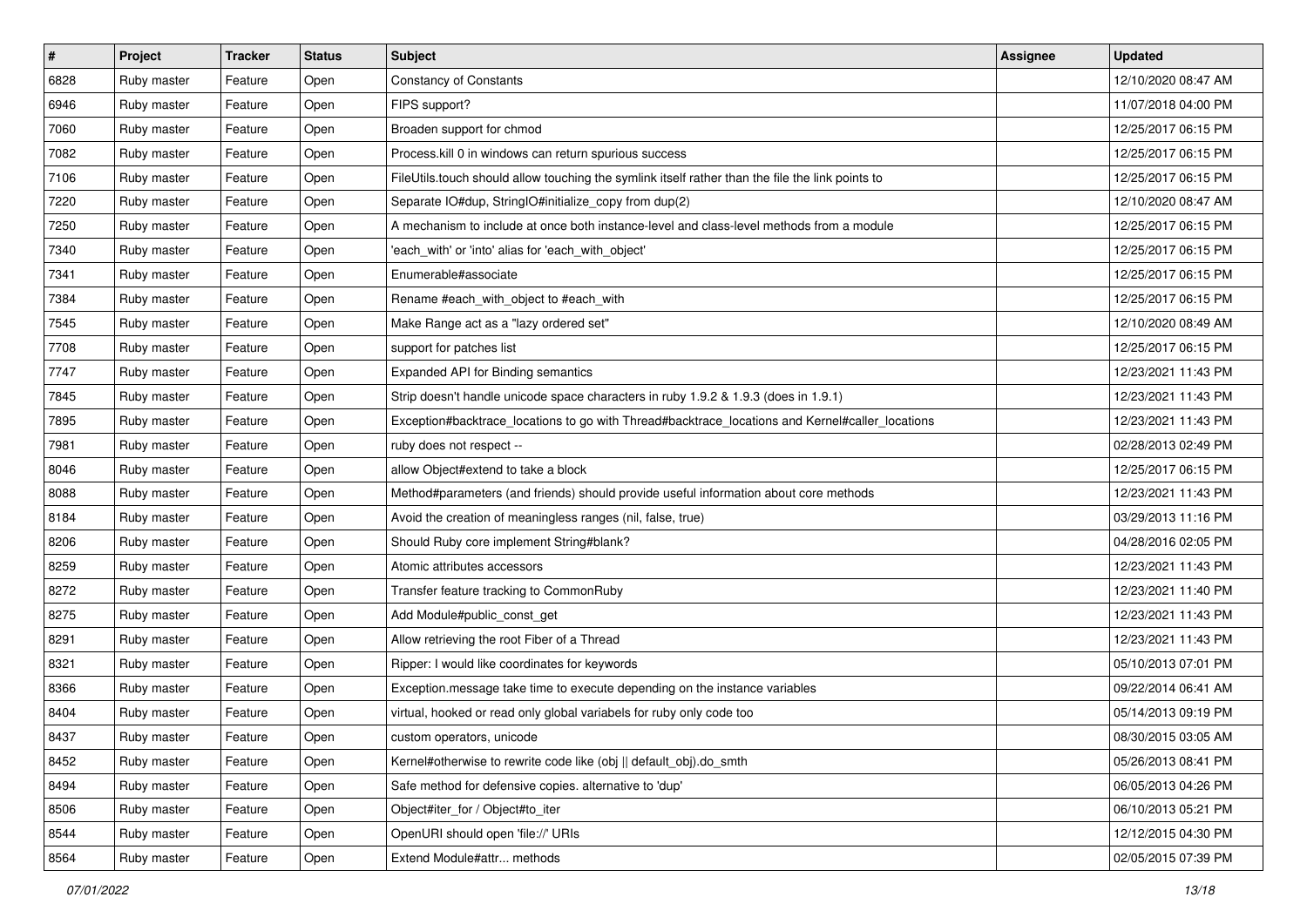| $\sharp$ | Project     | <b>Tracker</b> | <b>Status</b> | Subject                                                                                                                                | <b>Assignee</b> | <b>Updated</b>      |
|----------|-------------|----------------|---------------|----------------------------------------------------------------------------------------------------------------------------------------|-----------------|---------------------|
| 8566     | Ruby master | Feature        | Open          | [PATCH] Allow to configure additional preludes                                                                                         |                 | 12/10/2014 01:13 PM |
| 8570     | Ruby master | Feature        | Open          | Better mechanisms to safely load classes concurrently                                                                                  |                 | 12/23/2021 11:43 PM |
| 8598     | Ruby master | Feature        | Open          | Expose information whether a timezone offset has been explicitly set on DateTime object                                                |                 | 07/03/2013 08:27 PM |
| 8614     | Ruby master | Feature        | Open          | Object#singleton_class with a block                                                                                                    |                 | 07/12/2013 10:14 AM |
| 8619     | Ruby master | Feature        | Open          | <b>Standard Profiling API</b>                                                                                                          |                 | 12/23/2021 11:43 PM |
| 8626     | Ruby master | Feature        | Open          | Add a Set coercion method to the standard lib: Set(possible_set)                                                                       |                 | 12/23/2021 11:43 PM |
| 8635     | Ruby master | Feature        | Open          | attr accessor with default block                                                                                                       |                 | 12/23/2021 11:43 PM |
| 8640     | Ruby master | Feature        | Open          | Add Time#elapsed to return nanoseconds since creation                                                                                  |                 | 12/23/2021 11:43 PM |
| 8681     | Ruby master | Feature        | Open          | Net::HTTP should set TCP_NODELAY for requests with body                                                                                |                 | 12/23/2021 11:43 PM |
| 8688     | Ruby master | Feature        | Open          | #sprintf should accept strings as keys                                                                                                 |                 | 07/26/2013 02:33 AM |
| 8714     | Ruby master | Feature        | Open          | Non-interpolated regular expression literal                                                                                            |                 | 08/02/2013 08:00 PM |
| 8751     | Ruby master | Feature        | Open          | Add offsets to method#source_location                                                                                                  |                 | 12/23/2021 11:43 PM |
| 8772     | Ruby master | Feature        | Open          | Hash alias #  merge, and the case for Hash and Array polymorphism                                                                      |                 | 12/25/2017 06:15 PM |
| 8786     | Ruby master | Feature        | Open          | Process.clock_gettime(:realtime)                                                                                                       |                 | 08/15/2013 10:33 PM |
| 8807     | Ruby master | Feature        | Open          | <b>Custom literals</b>                                                                                                                 |                 | 12/10/2020 08:53 AM |
| 8827     | Ruby master | Feature        | Open          | A method that flips the receiver and the first argument                                                                                |                 | 08/29/2013 05:59 AM |
| 8834     | Ruby master | Feature        | Open          | Kernel#load_relative                                                                                                                   |                 | 04/18/2019 11:41 PM |
| 8848     | Ruby master | Feature        | Open          | Syntax for binary strings                                                                                                              |                 | 12/23/2021 11:43 PM |
| 8853     | Ruby master | Feature        | Open          | Should String#sub(pattern) returns an Enumerator?                                                                                      |                 | 07/13/2019 12:32 AM |
| 8862     | Ruby master | Feature        | Open          | getoptlong to accept user-provided commandline                                                                                         |                 | 09/04/2013 09:53 PM |
| 8896     | Ruby master | Feature        | Open          | #tap with missing block                                                                                                                |                 | 12/23/2021 11:43 PM |
| 8921     | Ruby master | Feature        | Open          | Allow select, reject, etc to accept a regex                                                                                            |                 | 04/04/2020 05:57 AM |
| 8947     | Ruby master | Feature        | Open          | make alias, alias_method, attr_* return name of the alias                                                                              |                 | 12/23/2021 11:43 PM |
| 8961     | Ruby master | Feature        | Open          | Synchronizable module to easily wrap methods in a mutex                                                                                |                 | 12/23/2021 11:43 PM |
| 8967     | Ruby master | Feature        | Open          | add uninclude and unextend method                                                                                                      |                 | 09/30/2013 02:18 PM |
| 8970     | Ruby master | Feature        | Open          | Array.zip and Array.product                                                                                                            |                 | 09/12/2019 03:40 AM |
| 8987     | Ruby master | Feature        | Open          | map/collect extension which handles arguments                                                                                          |                 | 01/05/2018 09:00 PM |
| 8994     | Ruby master | Feature        | Open          | add methods for Float to get if an NaN is quiet or not, also add class methods for Float to "generate" an quiet<br>NaN and an loud NaN |                 | 10/21/2019 10:38 PM |
| 9049     | Ruby master | Feature        | Open          | Shorthands (a:b, *) for inclusive indexing                                                                                             |                 | 03/15/2018 12:26 AM |
| 9095     | Ruby master | Feature        | Open          | Allow `Symbol#to_proc` to take arguments                                                                                               |                 | 11/10/2013 04:25 AM |
| 9111     | Ruby master | Feature        | Open          | Encoding-free String comparison                                                                                                        |                 | 11/21/2013 04:35 PM |
| 9116     | Ruby master | Feature        | Open          | String#rsplit missing                                                                                                                  |                 | 04/27/2017 10:00 AM |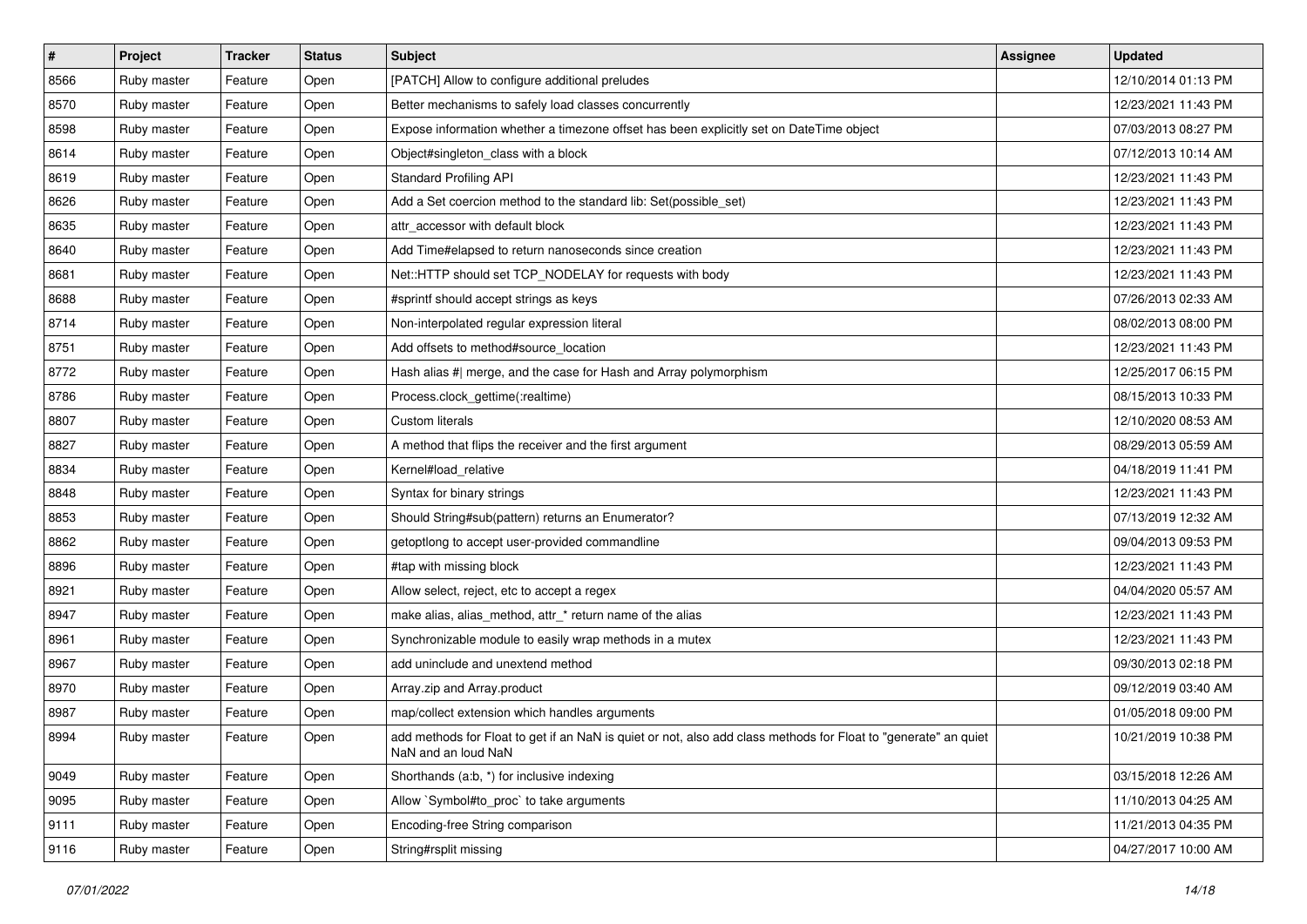| $\vert$ # | Project     | <b>Tracker</b> | <b>Status</b> | <b>Subject</b>                                                              | Assignee | <b>Updated</b>      |
|-----------|-------------|----------------|---------------|-----------------------------------------------------------------------------|----------|---------------------|
| 9145      | Ruby master | Feature        | Open          | Queue#pop(true) return nil if empty instead of raising ThreadError          |          | 01/01/2018 07:41 PM |
| 9174      | Ruby master | Feature        | Open          | value receiving block for Hash#has key?                                     |          | 11/29/2013 06:33 AM |
| 9185      | Ruby master | Feature        | Open          | Add alias_class_method or class_alias functionality                         |          | 01/05/2018 09:00 PM |
| 9253      | Ruby master | Feature        | Open          | Regexp named match and case statement                                       |          | 01/05/2018 09:00 PM |
| 9260      | Ruby master | Feature        | Open          | make FileUtils.rm rf raise on errors                                        |          | 12/19/2013 12:27 AM |
| 9355      | Ruby master | Feature        | Open          | Re: Rename method_id to method_name in TracePoint class                     |          | 07/12/2019 03:45 AM |
| 9400      | Ruby master | Feature        | Open          | Respect constant lookup when using `raise`                                  |          | 07/12/2019 03:36 AM |
| 9401      | Ruby master | Feature        | Open          | Yet another syntax for literal anonymous functions (lambdas)                |          | 12/23/2021 11:43 PM |
| 9402      | Ruby master | Feature        | Open          | A syntax to specify the default value of a hash                             |          | 12/23/2021 11:43 PM |
| 9445      | Ruby master | Feature        | Open          | Support emitting 1.9 Symbol keyword Hash syntax when pretty printing Hashes |          | 01/24/2014 06:01 AM |
| 9515      | Ruby master | Feature        | Open          | IO.each` and `CSV.each`                                                     |          | 01/04/2020 05:41 PM |
| 9522      | Ruby master | Feature        | Open          | Float("NaN"), Float("Infinity")                                             |          | 02/16/2014 05:36 AM |
| 9527      | Ruby master | Feature        | Open          | make Net::HTTP.get print not only to \$stdout but to an IO as a parameter   |          | 02/23/2014 06:04 AM |
| 9553      | Ruby master | Feature        | Open          | Make argument validation routine of a method an object                      |          | 02/22/2014 07:58 AM |
| 9556      | Ruby master | Feature        | Open          | Add HTTP#get block functionality to HTTP.get                                |          | 02/23/2014 05:53 AM |
| 9557      | Ruby master | Feature        | Open          | Enumerator#next and Enumerator#peek with argument                           |          | 04/11/2014 07:00 PM |
| 9585      | Ruby master | Feature        | Open          | Add Object#in? to make ruby easier to read                                  |          | 03/15/2014 04:49 PM |
| 9613      | Ruby master | Feature        | Open          | Warn about unsafe ossl ciphers                                              |          | 09/13/2015 03:27 AM |
| 9667      | Ruby master | Feature        | Open          | Optimization of __FILE__ and __dir__                                        |          | 03/25/2014 04:48 AM |
| 9686      | Ruby master | Feature        | Open          | Syntax for symbols used in hashes                                           |          | 12/23/2021 11:43 PM |
| 9725      | Ruby master | Feature        | Open          | Do not inspect NameError target object unless verbose                       |          | 05/08/2015 02:18 AM |
| 9779      | Ruby master | Feature        | Open          | Add Module#descendents                                                      |          | 01/05/2018 09:00 PM |
| 9784      | Ruby master | Feature        | Open          | Alias URI#merge to URI#join                                                 |          | 04/29/2014 05:42 AM |
| 9804      | Ruby master | Feature        | Open          | File::CREATE as a synonym for File::CREAT                                   |          | 12/23/2021 11:43 PM |
| 9807      | Ruby master | Feature        | Open          | String.new with block                                                       |          | 05/07/2014 05:54 AM |
| 9830      | Ruby master | Feature        | Assigned      | Support for GOST private/public keys                                        |          | 09/13/2015 03:10 AM |
| 9853      | Ruby master | Feature        | Open          | Please consider quoted generation of hash like in %h(foo bar bee blaa)      |          | 05/19/2014 04:43 PM |
| 9871      | Ruby master | Feature        | Open          | load a ruby library which doesn't have extension                            |          | 05/28/2014 10:07 AM |
| 9887      | Ruby master | Feature        | Open          | Add uninclude please                                                        |          | 05/31/2014 01:33 PM |
| 9909      | Ruby master | Feature        | Open          | why shouldn't constant lookup check the nesting of module's name            |          | 06/07/2014 02:18 AM |
| 9918      | Ruby master | Feature        | Open          | Exception#cause should be shown in output and #inspect                      |          | 07/13/2015 02:32 PM |
| 9929      | Ruby master | Feature        | Open          | add with_default method to Hash                                             |          | 06/11/2014 12:08 AM |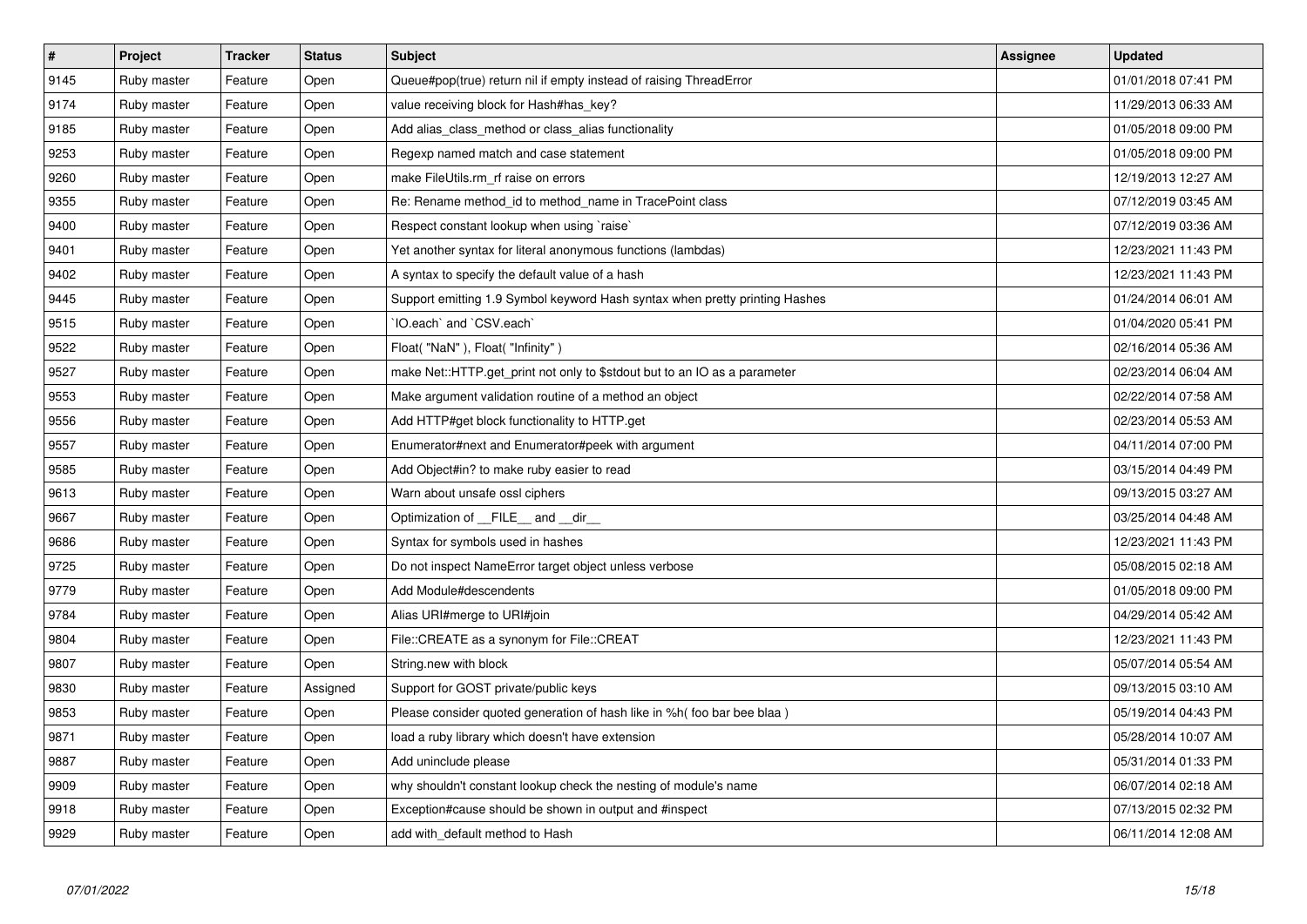| $\sharp$ | Project     | <b>Tracker</b> | <b>Status</b> | Subject                                                                                                                                                                           | Assignee | <b>Updated</b>      |
|----------|-------------|----------------|---------------|-----------------------------------------------------------------------------------------------------------------------------------------------------------------------------------|----------|---------------------|
| 9941     | Ruby master | Feature        | Open          | Issue a warning when `module` or `class` keyword causes re-initialization of a constant that will become the<br>module/class name, instead of creating/reopening the module/class |          | 12/23/2021 11:43 PM |
| 9947     | Ruby master | Feature        | Open          | Make `Object#send` and `Object#method` private                                                                                                                                    |          | 12/23/2021 11:43 PM |
| 9953     | Ruby master | Feature        | Open          | set_trace_func values which could be frozen or symbols                                                                                                                            |          | 06/19/2014 10:44 PM |
| 9992     | Ruby master | Feature        | Open          | Access Modifiers (Internal Interfaces)                                                                                                                                            |          | 12/18/2017 03:04 PM |
| 10000    | Ruby master | Feature        | Open          | format width and precision with symbol hash                                                                                                                                       |          | 07/01/2014 01:25 AM |
| 10051    | Ruby master | Feature        | Open          | nbsp isn't remove with trim                                                                                                                                                       |          | 07/17/2014 08:02 AM |
| 10152    | Ruby master | Feature        | Open          | String#strip doesn't remove non-breaking space                                                                                                                                    |          | 04/12/2015 07:36 PM |
| 10168    | Ruby master | Feature        | Open          | Native Object#inspect method should single quote strings that don't need to be double quoted                                                                                      |          | 01/01/2016 08:27 PM |
| 10175    | Ruby master | Feature        | Open          | There's no reason to prefer Proc.new over Kernel#proc anymore                                                                                                                     |          | 11/10/2014 11:07 PM |
| 10176    | Ruby master | Feature        | Open          | Document how to perform net/http calls in parallel                                                                                                                                |          | 08/27/2014 10:46 PM |
| 10177    | Ruby master | Feature        | Open          | Hash#has_key? and Hash#has_value? should be deprecated                                                                                                                            |          | 09/19/2014 06:01 PM |
| 10179    | Ruby master | Feature        | Open          | Net::HTTP::Get.new("https://google.com").basic_auth(user_name, password) should throw exception stating<br>the need to set use ssl to true                                        |          | 09/13/2015 03:25 AM |
| 10181    | Ruby master | Feature        | Open          | New method File.openat()                                                                                                                                                          |          | 10/22/2015 12:12 PM |
| 10183    | Ruby master | Feature        | Open          | An alternative name for method `class`                                                                                                                                            |          | 10/31/2017 11:42 AM |
| 10215    | Ruby master | Feature        | Open          | prohibit subclassing for classes without allocator in Ruby                                                                                                                        |          | 09/08/2014 07:29 AM |
| 10217    | Ruby master | Feature        | Open          | Dir constructor similar to Pathname constructor                                                                                                                                   |          | 12/23/2021 11:43 PM |
| 10225    | Ruby master | Feature        | Open          | [PATCH] *math.c: New method Math.normcdf                                                                                                                                          |          | 01/05/2018 09:01 PM |
| 10237    | Ruby master | Feature        | Open          | Transform all elements of one Encoding into another Encoding for Array and Hash                                                                                                   |          | 01/05/2018 09:01 PM |
| 10251    | Ruby master | Feature        | Open          | URI: Support wildcards (globbing) in no_proxy                                                                                                                                     |          | 12/16/2015 05:22 AM |
| 10255    | Ruby master | Feature        | Open          | Math.log: check domain of base argument                                                                                                                                           |          | 01/27/2015 02:32 AM |
| 10273    | Ruby master | Feature        | Open          | Immutable Ruby                                                                                                                                                                    |          | 12/23/2021 11:43 PM |
| 10305    | Ruby master | Feature        | Open          | Method for resolving all autoload statements / Add warning on autoload when used with chroot                                                                                      |          | 09/29/2014 02:05 PM |
| 10308    | Ruby master | Feature        | Open          | Pipes in Ruby                                                                                                                                                                     |          | 09/30/2014 11:21 PM |
| 10318    | Ruby master | Feature        | Open          | [PATCH 0/n] Let underscore be positionally matched arg to omit binding obvious variable.                                                                                          |          | 12/10/2020 08:53 AM |
| 10320    | Ruby master | Feature        | Open          | require into module                                                                                                                                                               |          | 06/10/2021 08:15 AM |
| 10327    | Ruby master | Feature        | Open          | Bool/False/True module for '==='                                                                                                                                                  |          | 10/15/2014 02:42 PM |
| 10331    | Ruby master | Feature        | Open          | String#to r to recognize negative denominators                                                                                                                                    |          | 10/06/2014 02:44 PM |
| 10332    | Ruby master | Feature        | Open          | Rational literal for mixed fractions                                                                                                                                              |          | 10/06/2014 02:55 PM |
| 10343    | Ruby master | Feature        | Open          | Postfix notations for 'when' and 'else' inside 'case' statement                                                                                                                   |          | 10/08/2014 05:25 PM |
| 10366    | Ruby master | Feature        | Open          | New inspection form for rational                                                                                                                                                  |          | 10/11/2014 12:50 AM |
| 10370    | Ruby master | Feature        | Open          | [PATCH] We don't need to check whether rb_block_call exists                                                                                                                       |          | 01/29/2019 06:46 PM |
| 10371    | Ruby master | Feature        | Open          | Use Thread#handle_interrupt in MonitorMixin                                                                                                                                       |          | 12/23/2021 11:43 PM |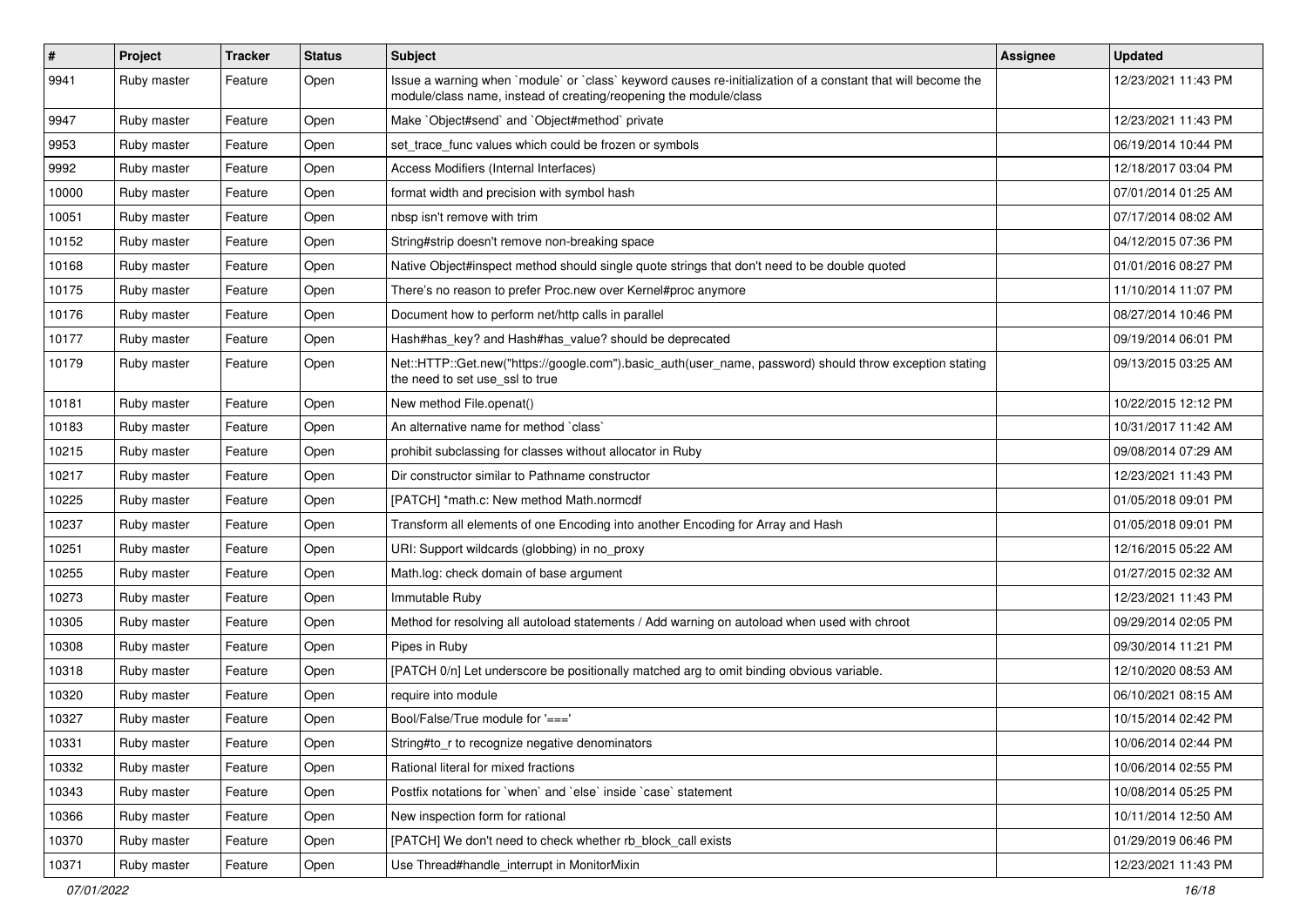| $\vert$ # | Project     | <b>Tracker</b> | <b>Status</b> | Subject                                                                                     | <b>Assignee</b> | <b>Updated</b>      |
|-----------|-------------|----------------|---------------|---------------------------------------------------------------------------------------------|-----------------|---------------------|
| 10378     | Ruby master | Feature        | Open          | [PATCH 0/3] It's better (1 + 0i).real? return true                                          |                 | 01/05/2018 09:01 PM |
| 10386     | Ruby master | Feature        | Open          | [PATCH 3/3] There is little possibility of using m_sqrt at complex.c                        |                 | 11/10/2014 11:10 PM |
| 10391     | Ruby master | Feature        | Open          | Provide %eISO-8859-1'string \xAA literal' string literals with explicit encoding            |                 | 10/28/2014 10:27 AM |
| 10425     | Ruby master | Feature        | Open          | A predicate method to tell if a number is near another                                      |                 | 10/26/2014 01:47 AM |
| 10426     | Ruby master | Feature        | Open          | A predicate to express congruence                                                           |                 | 11/14/2014 02:11 AM |
| 10455     | Ruby master | Feature        | Open          | [PATCH 0/n] Combine interface for creating new matrix                                       |                 | 10/29/2014 10:17 PM |
| 10473     | Ruby master | Feature        | Open          | Change Date#to_datetime to use local time                                                   |                 | 07/23/2021 07:08 PM |
| 10474     | Ruby master | Feature        | Open          | [PATCH 1/1] Refactoring math.c (Combined some macros into one macro)                        |                 | 11/10/2014 10:29 PM |
| 10477     | Ruby master | Feature        | Open          | Implicit interfaces                                                                         |                 | 12/23/2021 11:43 PM |
| 10503     | Ruby master | Feature        | Open          | introduce InvalidPercentEncoding error for failed URI parsing                               |                 | 01/05/2018 09:01 PM |
| 10505     | Ruby master | Feature        | Open          | [PATCH 2/n] DDDDDDDD./Object#eql? with block. (ja/en)                                       |                 | 11/13/2014 05:52 PM |
| 10519     | Ruby master | Feature        | Open          | <b>TLS Renegotiation</b>                                                                    |                 | 09/13/2015 03:29 AM |
| 10528     | Ruby master | Feature        | Open          | Allow line breaks instead of commas in arrays, hashes, argument lists, etc.                 |                 | 12/23/2021 11:43 PM |
| 10548     | Ruby master | Feature        | Open          | remove callcc (Callcc is now going obsoleted. Please use Fiber.)                            |                 | 04/18/2022 09:07 AM |
| 10552     | Ruby master | Feature        | Open          | [PATCH] Add Enumerable#frequencies and Enumerable#relative_frequencies                      |                 | 11/30/2014 11:56 AM |
| 10561     | Ruby master | Feature        | Open          | Improve function of Thread::Backtrace::Location #path and #absolute_path                    |                 | 09/24/2020 09:39 AM |
| 10585     | Ruby master | Feature        | Open          | struct: speedup struct.attr = $v$ for first 10 attributes and struct[:attr] for big structs |                 | 06/30/2015 08:18 PM |
| 10589     | Ruby master | Feature        | Open          | [TracePoint API] Make THREAD_{BEGIN, END} events return some context information            |                 | 12/11/2014 04:27 PM |
| 10602     | Ruby master | Feature        | Open          | Support multithreaded profiling                                                             |                 | 07/09/2019 01:24 AM |
| 10634     | Ruby master | Feature        | Open          | Baselining with Benchmark                                                                   |                 | 12/23/2021 11:43 PM |
| 10645     | Ruby master | Feature        | Open          | Consider adding support of .first to MatchData object like MatchData[0]                     |                 | 12/25/2014 06:50 AM |
| 10658     | Ruby master | Feature        | Open          | ThreadGroup local variables                                                                 |                 | 01/28/2016 07:20 AM |
| 10663     | Ruby master | Feature        | Open          | Consider adding support for String input to File. methods                                   |                 | 01/05/2015 12:47 AM |
| 10683     | Ruby master | Feature        | Open          | fix inconsistent behavior of Kernel. Hash()                                                 |                 | 01/02/2015 06:00 AM |
| 10701     | Ruby master | Feature        | Open          | Class: Array 2 New methods                                                                  |                 | 01/08/2015 07:21 AM |
| 10726     | Ruby master | Feature        | Open          | [PATCH 4/4] * New methods: Set#power                                                        |                 | 01/28/2015 07:48 AM |
| 10728     | Ruby master | Feature        | Open          | Warning for Fixnum#size to use RbConfig::SIZEOF['long']                                     |                 | 01/11/2015 04:23 PM |
| 10729     | Ruby master | Feature        | Open          | Array method to subtract in place                                                           |                 | 01/11/2015 02:29 PM |
| 10755     | Ruby master | Feature        | Open          | Use rb define alias instead of rb define method for rb cHash                                |                 | 07/27/2021 11:09 AM |
| 10770     | Ruby master | Feature        | Open          | chr and ord behavior for ill-formed byte sequences and surrogate code points                |                 | 01/22/2015 10:19 AM |
| 10793     | Ruby master | Feature        | Open          | Infrastructure/Release-Management: Sign releases                                            |                 | 02/12/2016 09:20 PM |
| 10829     | Ruby master | Feature        | Open          | Add to proc method to the Array class                                                       |                 | 12/23/2021 11:43 PM |
| 10851     | Ruby master | Feature        | Open          | Introduce Regexp#fetch                                                                      |                 | 02/13/2015 11:15 AM |